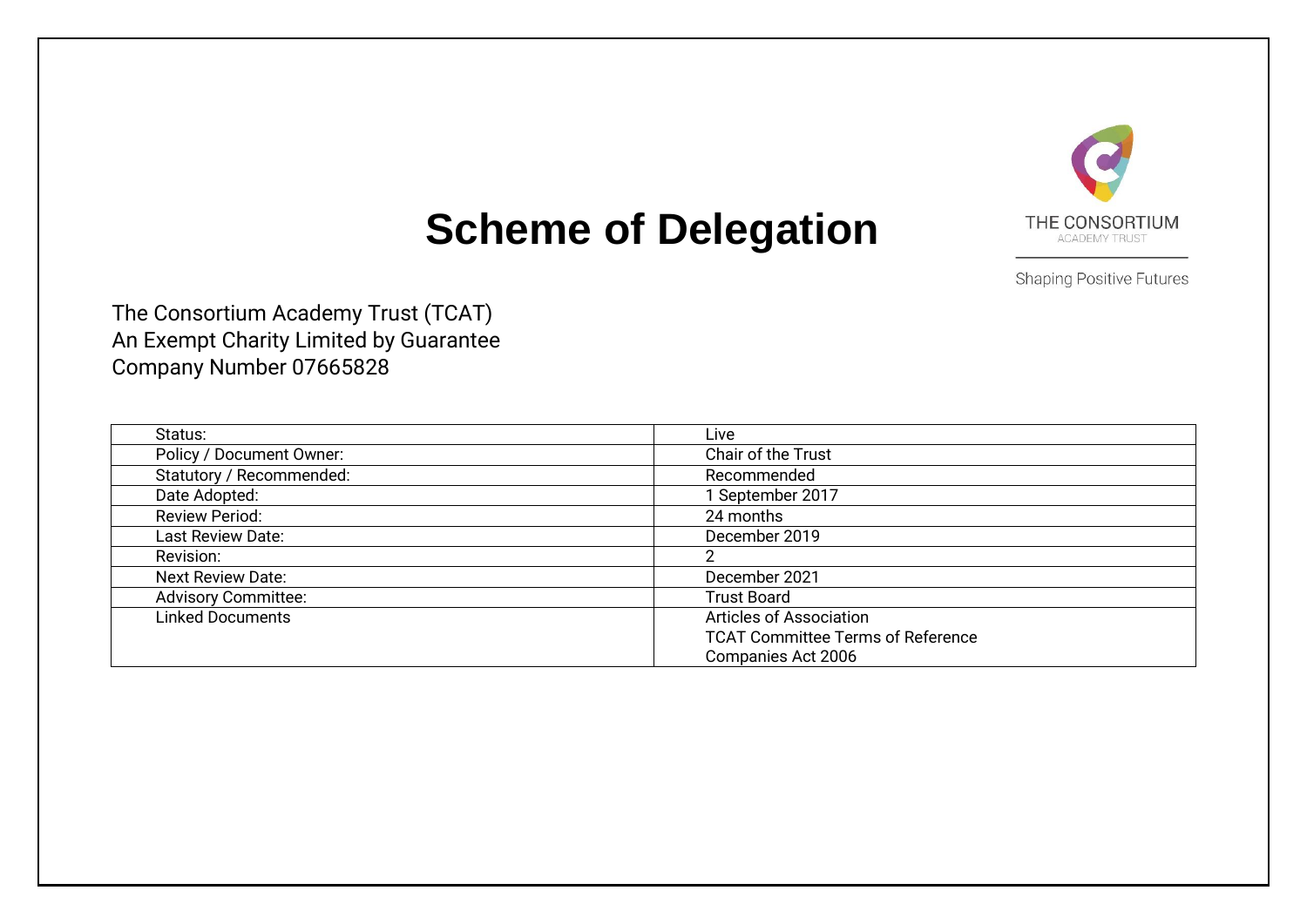The purpose of this document is to outline the roles and responsibilities of those involved in the governance and management of the academies forming part of The Consortium Academy Trust.

# 1. **INTRODUCTION**

As a charity and company limited by guarantee, The Consortium Academy Trust (the "Trust") is governed by a Board of Trustees (the "Trustees") who are responsible for, and oversee, the management and administration of the Trust and the academies forming part of the Trust.

- 1.1 Our vision is to be:
	- A Trust that promotes academic excellence, where exciting opportunities allow students to excel in all that they do and leave prepared to achieve all their ambitions.
	- A Trust whose academies deliver the maximum potential for progress through inspirational teaching and learning, and outstanding school to school support.
	- A Trust with a leading community role, whose academies are the preferred choice for students, parents and staff
- 1.2 Ethos and Values
	- 1.2.1 The determination of each academy's ethos and mission statement shall be the responsibility of the Local Governing Body and Head Teacher, recognising the unique character of each academy, while ensuring that the delivery of the Trust's vision is maintained.
	- 1.2.2 At all times, the Trustees and the Local Governing Body shall ensure that the academy is conducted in accordance with the objects of the Trust, and any agreement entered into with the Secretary of State for the funding of the Trust.
	- 1.3 The Trustees are accountable to external government agencies including the Charity Commission and the Department for Education (including any successor bodies) for all associated statutory and legal responsibilities including the quality of the education they provide,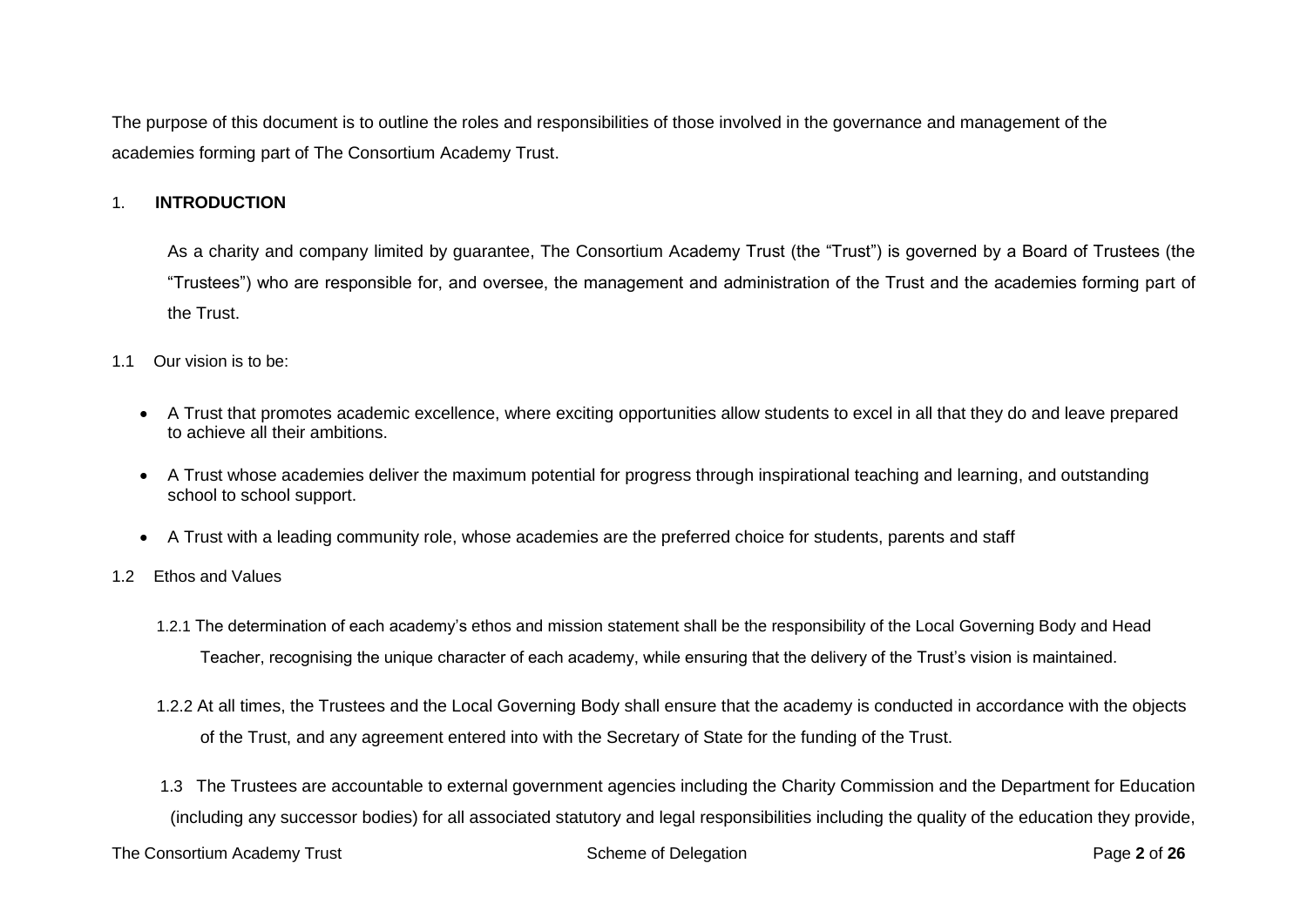and they are required to have systems in place through which they can assure themselves of quality, safety and good practice.

- 1.4 In order to discharge these responsibilities, the Trustees appoint people (the "Governors") with appropriate skills and knowledge to serve on a board (the "Local Governing Bodies") which have been established to ensure the good governance and the individual identity of the academies within the Trust.
- 1.5 This Scheme of Delegation explains the ways in which the Trustees fulfil their responsibilities for the leadership and management of the Trust.
- 1.6 This document sets out the respective roles and responsibilities of the Members, Trustees, Local Governing Bodies, the CEO and any person with delegated responsibility and the commitments to each other to ensure the success of the Trust.
- 1.7 This Scheme of Delegation has been put in place by the Trustees from the effective date in accordance with the provisions of the Trust's Articles of Association (the "Articles") and it should be read in conjunction with those Articles. References in this Scheme to numbered Articles are to the relevant clause of the Articles. In any conflict between any provision of this Scheme of Delegation and the Articles, the Articles shall prevail.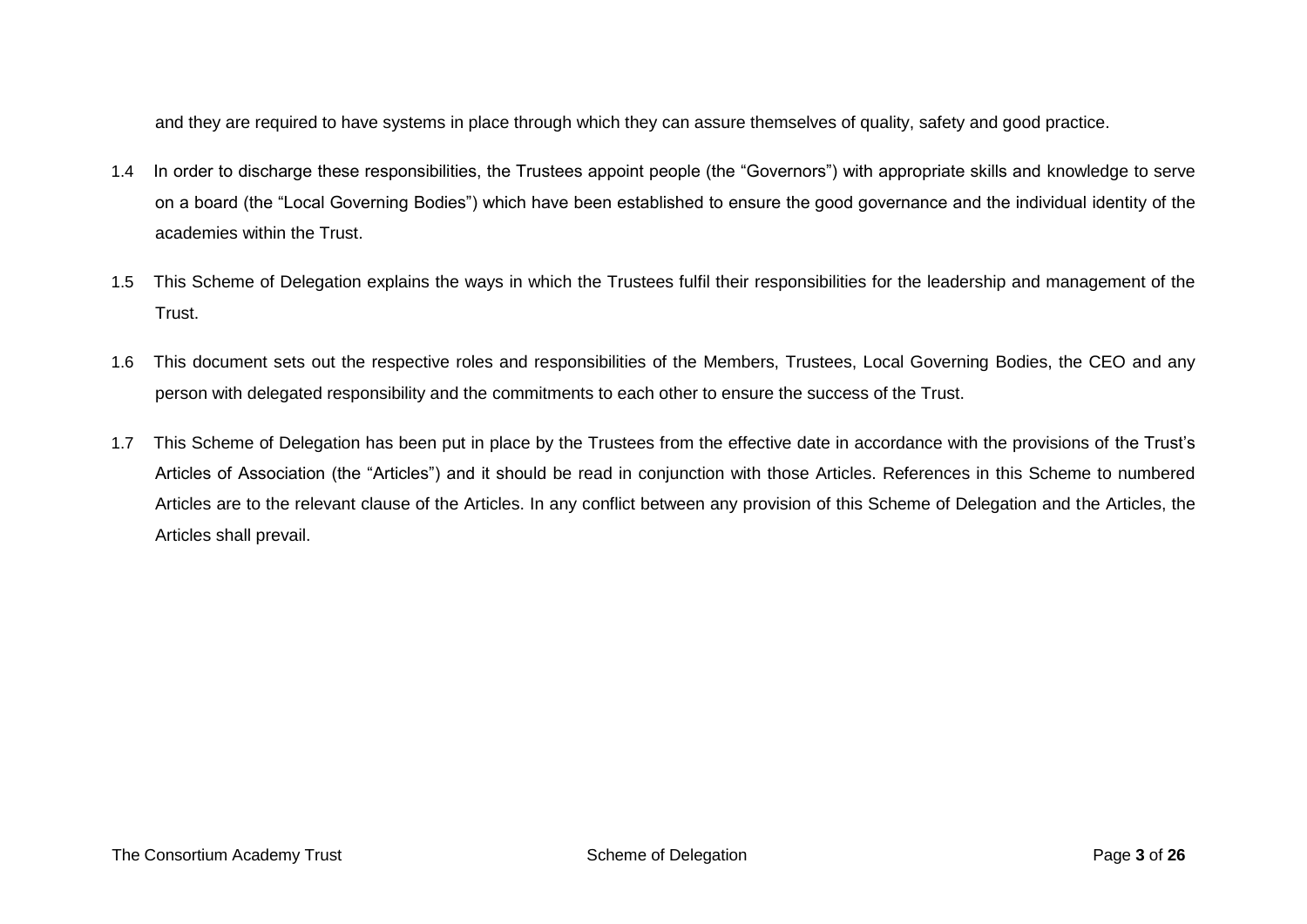# 2. **TRUSTEES' RESPONSIBILITIES**

- 2.1 The Trustees have overall accountability and ultimate decision-making authority for all the work of the Trust, including the establishing and running of academies. This is largely exercised through strategic planning and the setting of policy. It is managed through business planning, monitoring of budgets, appraisals, the setting of standards and the implementation of quality management processes. The Trustees have the power to direct change where required.
- 2.2 The Trustees have a duty to act in the fulfilment of the Trust's objects as set out at Article 4.
- 2.3 Trustees will have regard to the interests of all the academies for which the Trust is responsible in deciding and implementing any policy or exercising any authority in respect of the academy.
- 2.4 Articles 100 and 101 provide for the appointment by the Trustees of committees, including Audit and Inspection, Finance and Resources, Pay and Remuneration and Local Governing Bodies to whom the Trustees may delegate certain functions.
- 2.5 The constitution, membership and proceedings of the Local Governing Bodies is determined by the Trustees and this Scheme of Delegation expresses such matters as well as acknowledging the authority delegated to the Local Governing Bodies in order to enable the Local Governing Bodies to lead aspects of provision and outcomes in the academy and fulfil their mission.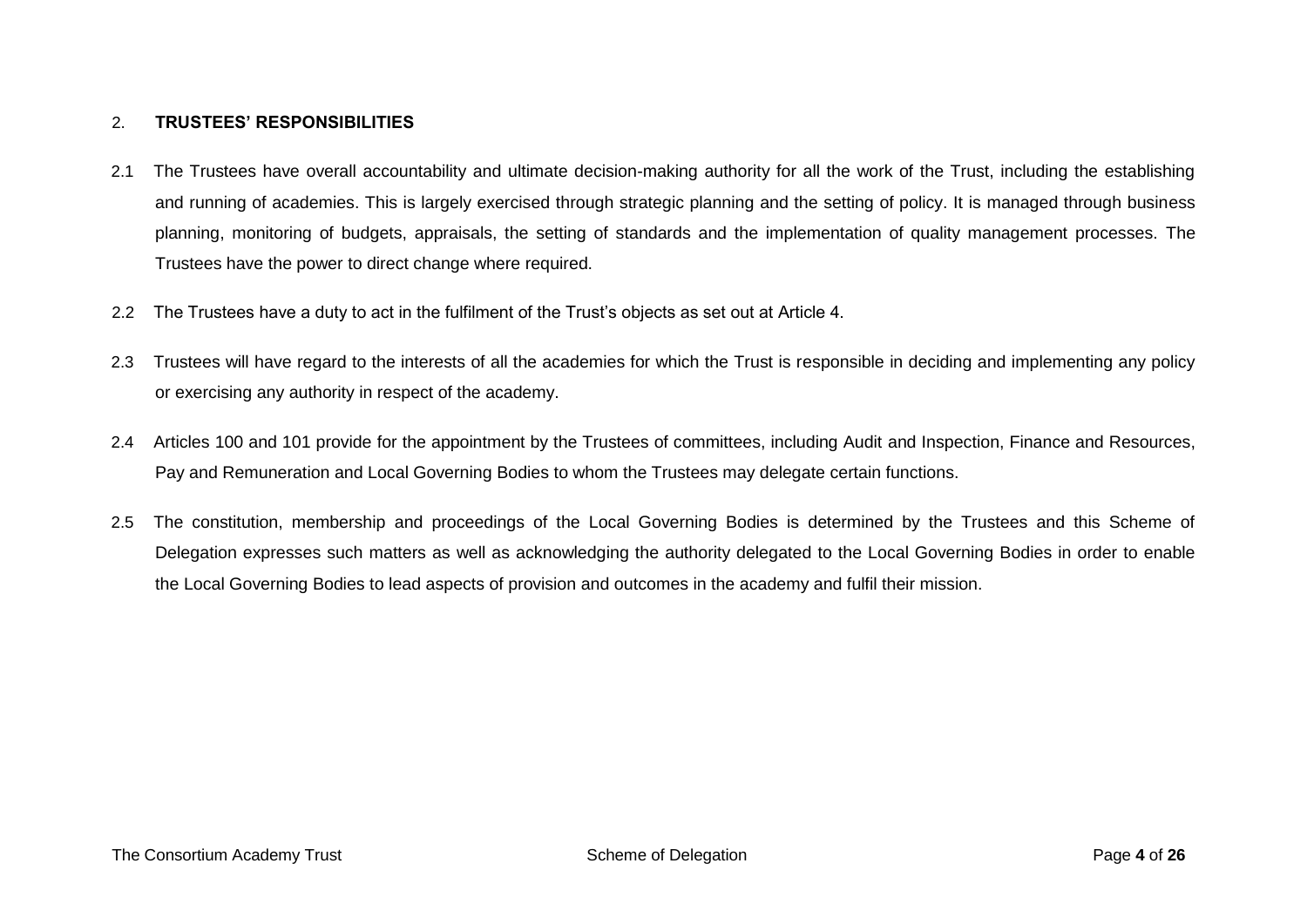# 3. **CONSTITUTION OF THE LOCAL GOVERNING BODY**

## 3.1 **Members of the Local Governing Body**

- 3.1.1 The ideal number of people who shall sit on each Local Governing Body will be 9 and meetings will be considered quorate when 50% (rounded up to a whole number) of the governors are present. Any deviation from this requires approval from the trustees. Associate governors, with non-voting rights, may be appointed to serve on a Local Governing body in addition to the 9 members identified in 3.1.2. Associate governors shall not be counted to form a quorum.
- 3.1.2 Each Local Governing Body shall ideally have the following governors:
	- 3.1.2.1 up to 5 governors (including the Headteacher of the academy), appointed under clause 3.2.1;
	- 3.1.2.2 up to 2 staff governors, appointed under clause 3.2.2;
	- 3.1.2.3 2 parent governors, appointed under clause 3.2.4;
	- 3.1.2.4 the Local Governing Body has the option to co-opt associate governors with non-voting rights

#### 3.2 **Appointment of governors of the Local Governing Body**

- 3.2.1 The Trustees will appoint up to 5 persons (including the Headteacher of the academy) to serve on each Local Governing Body. The Local Governing Body will be responsible to the Trustees for ensuring that the people serving on the Local Governing Body between them have an appropriate range of skills and experience and due attention is given to succession planning.
- 3.2.2 The Local Governing Body will appoint up to two people who are employed at the academy to serve on the Local Governing Body, provided that the total number of such persons (including the Headteacher) does not exceed one third of the total number of persons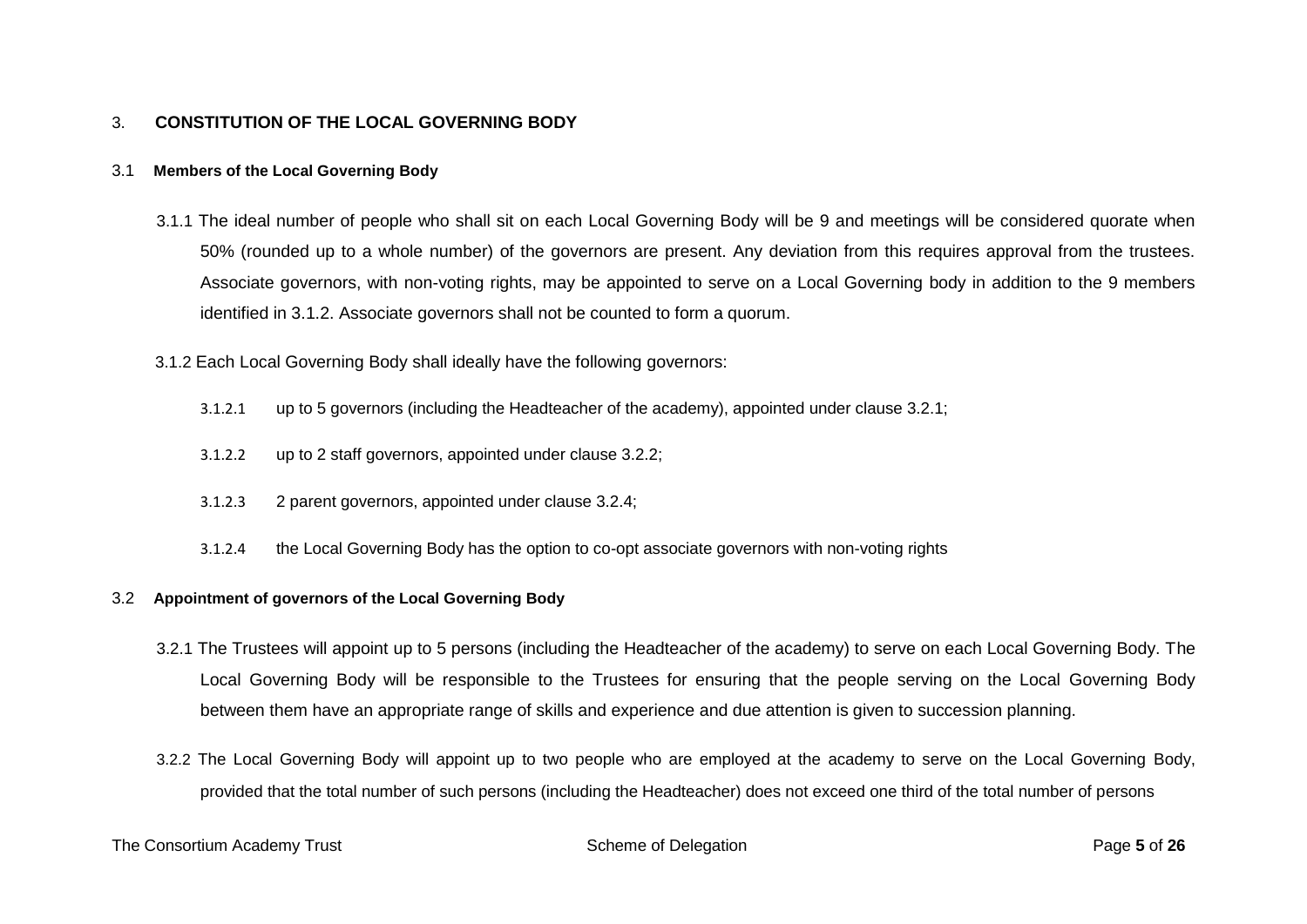on the Local Governing Body, and does not exceed one third of the total number of members present at a meeting to vote on any matter.

- 3.2.3 Unless the Trustees agree otherwise, in appointing persons to serve on the Local Governing Body who are employed at the academy, the Local Governing Body shall invite nominations from all staff employed by the Trust under a contract of employment or a contract for services or otherwise engaged to provide services to the academy (excluding the Headteacher) and, where there are any contested posts, shall hold an election by a secret ballot of such staff employed at the time of the election. All arrangements for the calling and the conduct of the election and resolution of questions as to whether any person is an eligible candidate shall be determined by the Local Governing Body.
- 3.2.4 The Local Governing Body may appoint 2 people with parental responsibilities for a child at the academy. Unless the Trustees agree otherwise, in appointing persons to serve on the Local Governing Body who have parental responsibilities, the Local Governing Body shall invite nominations from all eligible parents/carers and, where there are any contested posts, shall hold an election by a secret ballot. All arrangements for the calling and the conduct of the election and resolution of questions as to whether any person is an eligible candidate shall be determined by the Local Governing Body.
- 3.2.5 The Headteacher shall be treated for all purposes as being an ex officio member of the Local Governing Body and as such will have voting rights.
- 3.2.6 Trustees have voting rights on, and may attend any meeting of, any of the Trust's Local Governing Bodies.
- 3.2.7 The Trustees reserve the right to appoint, transfer or remove any governor to or from the Local Governing Body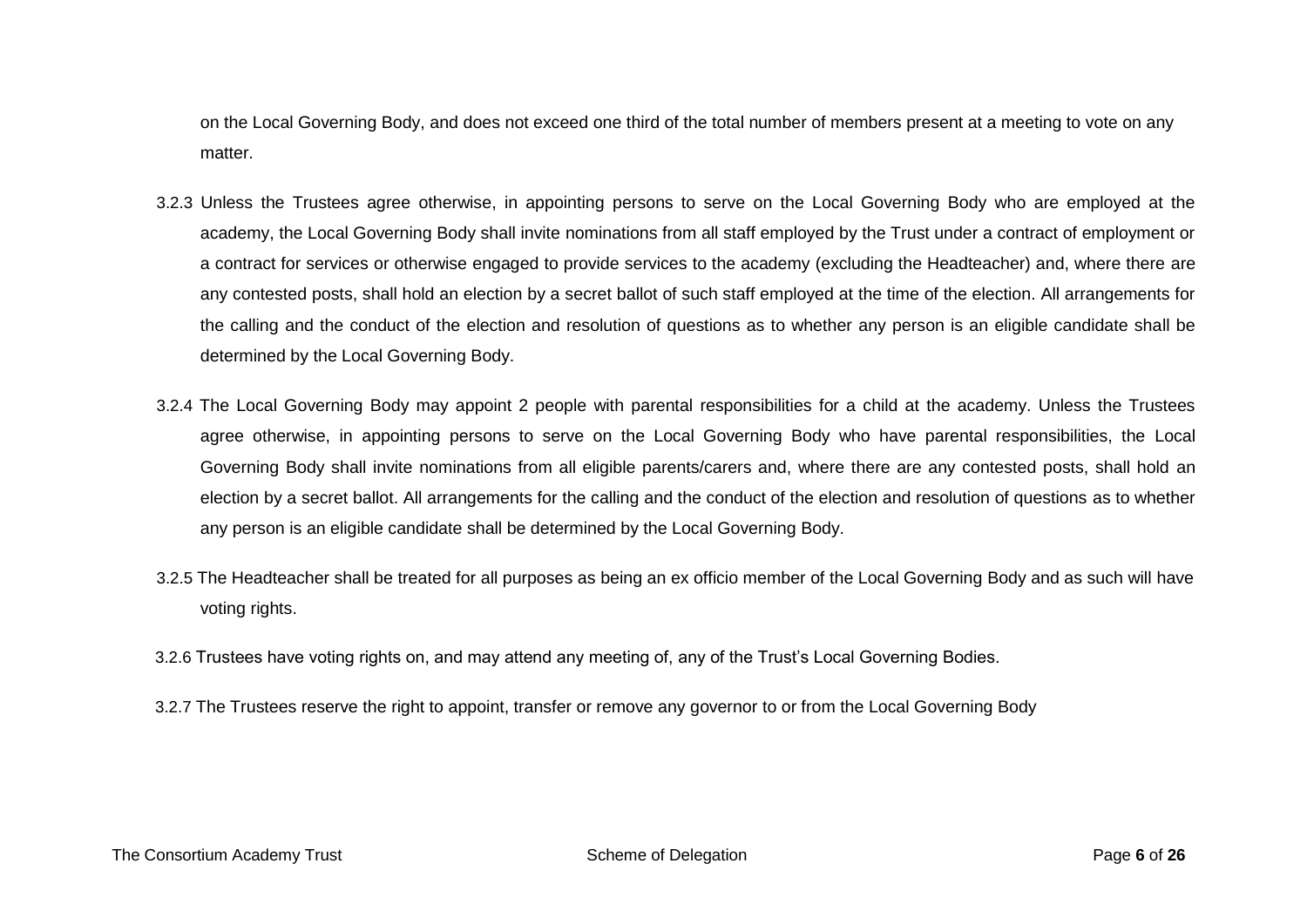## 3.3 **Term of office**

- 3.3.1 The term of office for any person serving on the Local Governing Body with the exception of the Headteacher, shall be 3 years. Subject to remaining eligible to be a particular type of governor on the Local Governing Body, any person may be re-appointed or re-elected to the Local Governing Body. The end date of the term of office of existing governors of the school does not change by the transfer of the school to the academy. This will prevent experience and skills being lost at the same time across the entire Local Governing Body.
- 3.3.2 If the child of a Parent Governor leaves the academy then the parent may continue to fulfil their term of office at the discretion of the Trust Board.

## 3.4 **Resignation and removal**

- 3.4.1 A person serving on the Local Governing Body shall cease to hold office if they resign their office by notice to Chair of the Local Governing Body.
- 3.4.2 A person serving on the Local Governing Body shall cease to hold office if they are removed by the person or persons who appointed them, subject to the approval of the Trustees. Whilst at the same time as acknowledging that no reasons need to be given for the removal of a person who serves on the Local Governing Body by a person or persons who appointed them, any failure to uphold the values of the Trust and/or the academy or to act in a way which is appropriate in light of this Scheme of Delegation will be taken into account. A person may also be removed by the Trustees but only after the Trustees have given due regard to any representations by the Local Governing Body.
- 3.4.3 If any Staff Governor who serves on the Local Governing Body ceases to work at the academy, then they shall be deemed to have resigned and shall cease to serve on the Local Governing Body automatically on termination of their work at the academy.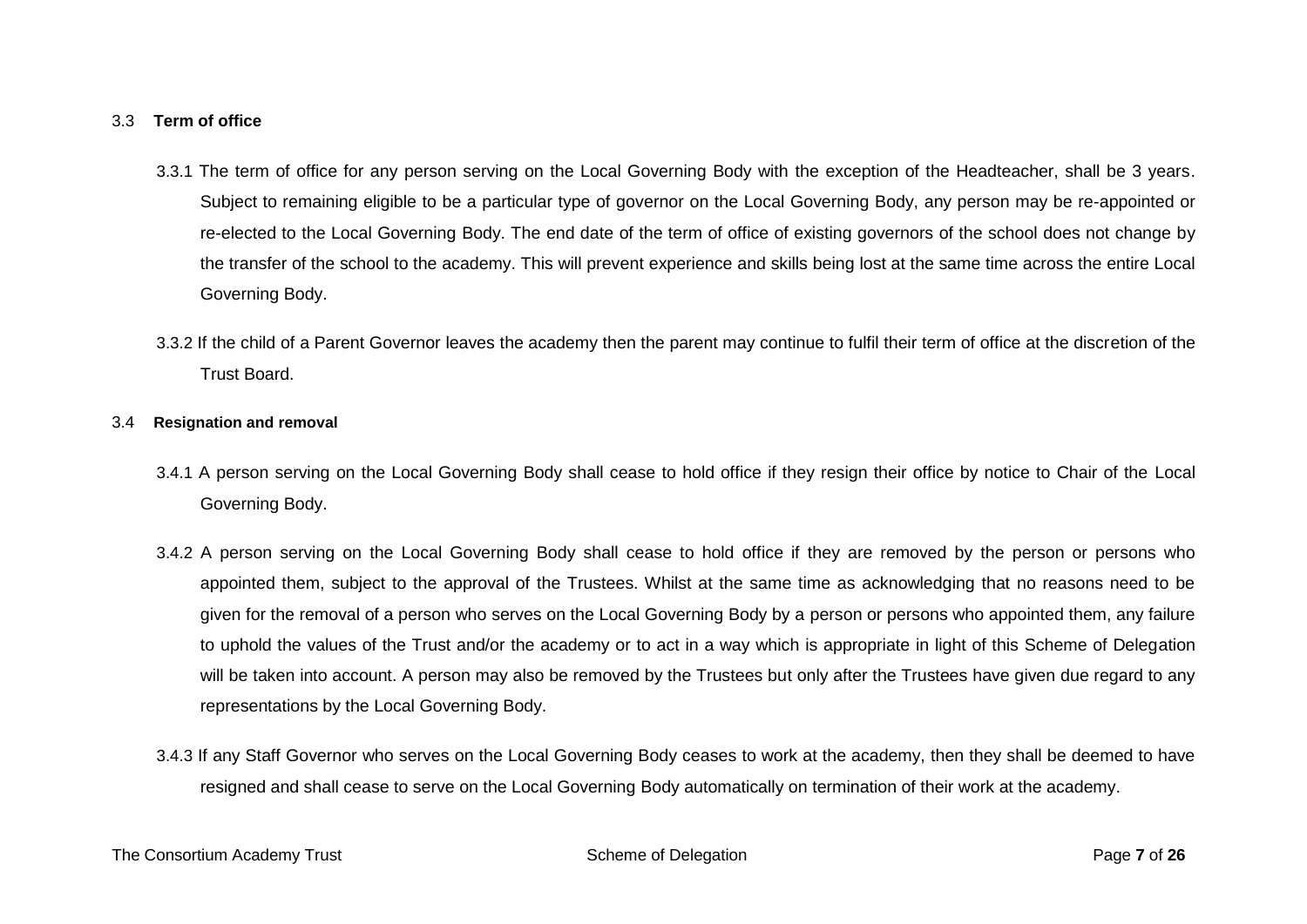3.4.4 Where a person who serves on the Local Governing Body resigns their office, that person shall give written notice to the chair of the Local Governing Body, who shall inform the Trustees.

## 3.5 **Disqualification of governors of the Local Governing Body**

- 3.5.1 With the exception of governors appointed under paragraph 3.1.2.4, no person shall be qualified to serve on the Local Governing Body unless they are aged 18 or over at the date of their election or appointment.
- 3.5.2 A person serving on the Local Governing Body shall cease to hold office if they are absent without the permission of the Chair of the Local Governing Body from all the meetings of the Local Governing Body held within a period of six months and the Local Governing Body resolves that their office be vacated.
- 3.5.3 A person shall be disqualified from serving on the Local Governing Body if:
	- 3.5.3.1 their estate has been seized and the appropriation has not been discharged, annulled or reduced; or
	- 3.5.3.2 they are the subject of a bankruptcy restrictions order or an interim order.
	- 3.5.3.3 at any time when they are subject to a disqualification order or a disqualification undertaking under the Company Trustees Disqualification Act 1986 or to an order made under section 429(2)(b) of the Insolvency Act 1986 (failure to pay under county court administration order).
	- 3.5.3.4 they would cease to be a director by virtue of any provision in the Companies Act 2006 or is disqualified from acting as a Trustee by virtue of section 72 of the Charities Act 1993 (or any statutory re-enactment or modification of that provision).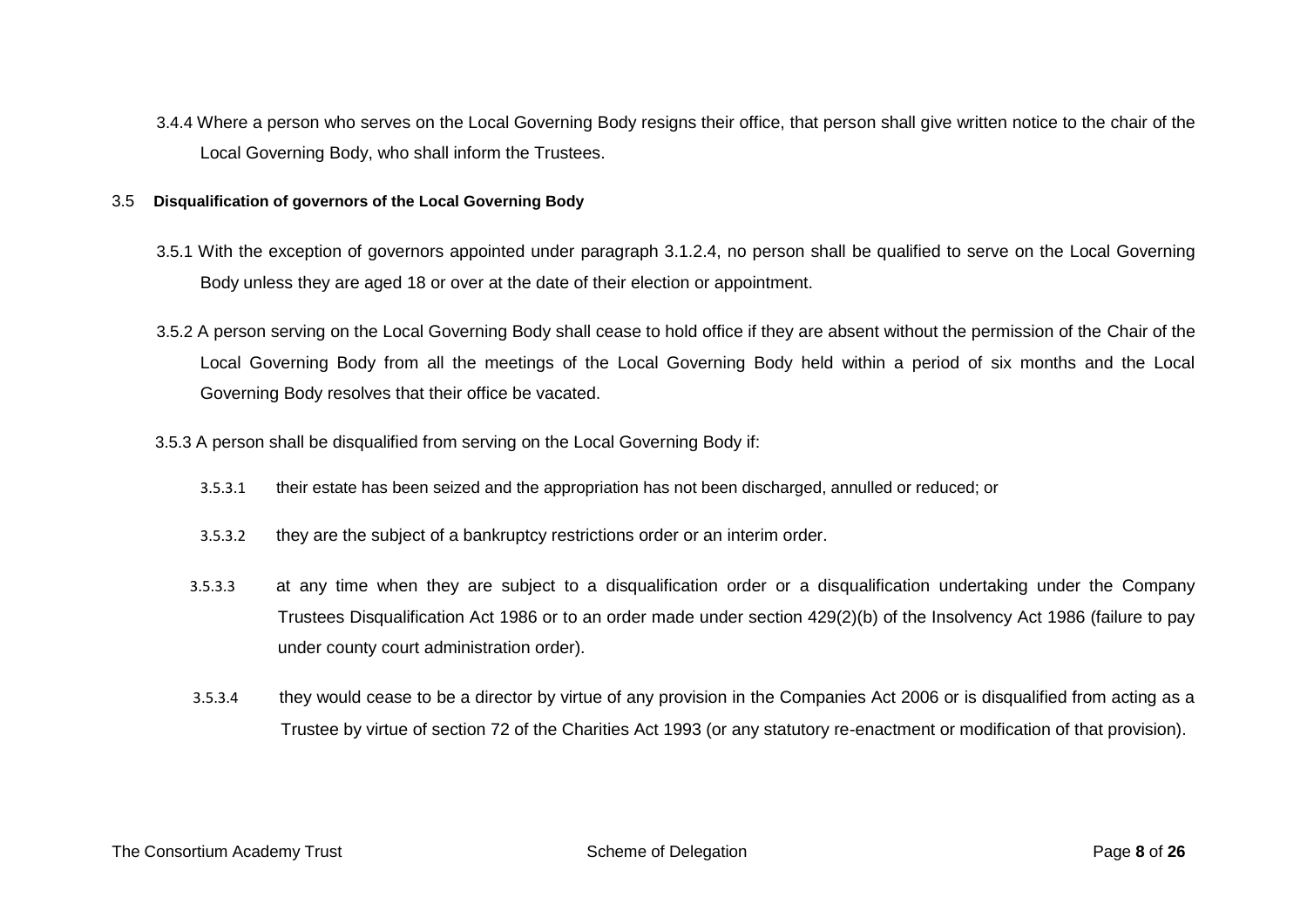3.5.3.5 they have been removed from the office of charity Trustee or Trustee for a charity by an order made by the Charity Commission or the High Court on the grounds of any misconduct or mismanagement in the administration of the charity for which they were responsible or to which they were privy, or which they by their conduct contributed to or facilitated.

3.5.4 A person shall be disqualified from serving on the Local Governing Body at any time when they are:

- 3.5.4.1 included in the list kept by the Secretary of State under section 1 of the Protection of Children Act 1999; or
- 3.5.4.2 disqualified from working with children in accordance with Section 35 of the Criminal Justice and Court Services Act 2000;
- 3.5.4.3 barred from regulated activity relating to children (within the meaning of section 3(2) of the Safeguarding Vulnerable Groups Act 2006).
- 3.5.5 A person shall be disqualified from serving on the Local Governing Body where they have, at any time, been convicted of any criminal offence, excluding any that have been spent under the Rehabilitation of Offenders Act 1974 as amended, and excluding any offence for which the maximum sentence is a fine or a lesser sentence except where a person has been convicted of any offence which falls under section 72 of the Charities Act 1993.
- 3.5.6 A person shall be disqualified from serving on the Local Governing Body if they have not provided to the chair of the Local Governing Body a criminal records certificate at an enhanced disclosure level under section 113B of the Police Act 1997. In the event that the certificate discloses any information which would in the opinion of either the chair or the Headteacher confirm their unsuitability to work with children that person shall be disqualified.
- 3.5.7 Where, by virtue of this Scheme of Delegation, a person becomes disqualified from serving on the Local Governing Body and they were, or were proposed, to so serve, they shall upon becoming so disqualified give written notice of that fact to the Local Governing Body who shall inform the Trustees.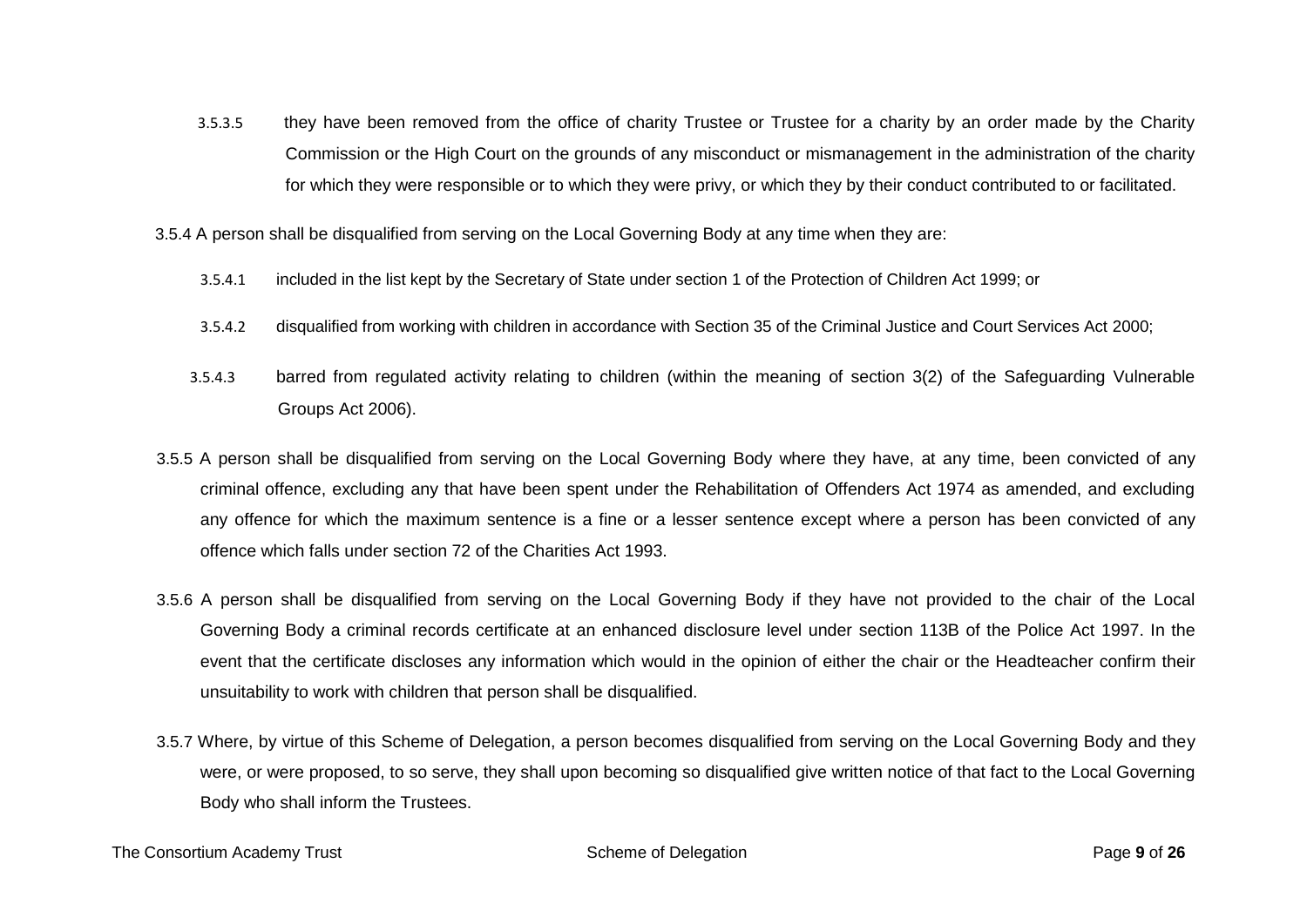# 4. **DELEGATED RESPONSIBILITIES**

#### 4.1 **General Provisions**

- 4.1.1 This Scheme of Delegation is subject to the provisions of the Companies Act 2006, the Articles of Association and to any directions given by the Members following a special resolution.
- 4.1.2 The management of the Trust as detailed in the appendix, shall be delegated by the Trustees to the CEO, Local Governing Bodies and others who may exercise all the powers of the Trust in accordance with the terms of this Scheme of Delegation.
- 4.1.3 The accountability of the Trustees is to determine the policy and procedures of the Trust and to direct such operational matters as they see fit, unless specified within the scheme of delegation and itemised within the appendix.
- 4.1.4 The appendix to this Scheme specifies the delegated responsibilities from the Trust Board and its committees to the Local Governing Body, CEO and from there to individuals. This will be reviewed by the Trustees every two years, or more frequently should circumstances dictate. Trustees have the right to remove any delegation at any time, whilst having due regard to the views of the affected party.

#### 4.2 **Leadership**

- 4.2.1 The Trustees shall appoint the CEO and any other executive role at director level and above.
- 4.2.2 The Trustees shall appoint any Headteacher.
- 4.2.3 The Trustees may delegate such powers and functions as they consider are required by the Headteacher for the internal organisation, management and control of the academy (including the implementation of all policies approved by the Trustees and the Local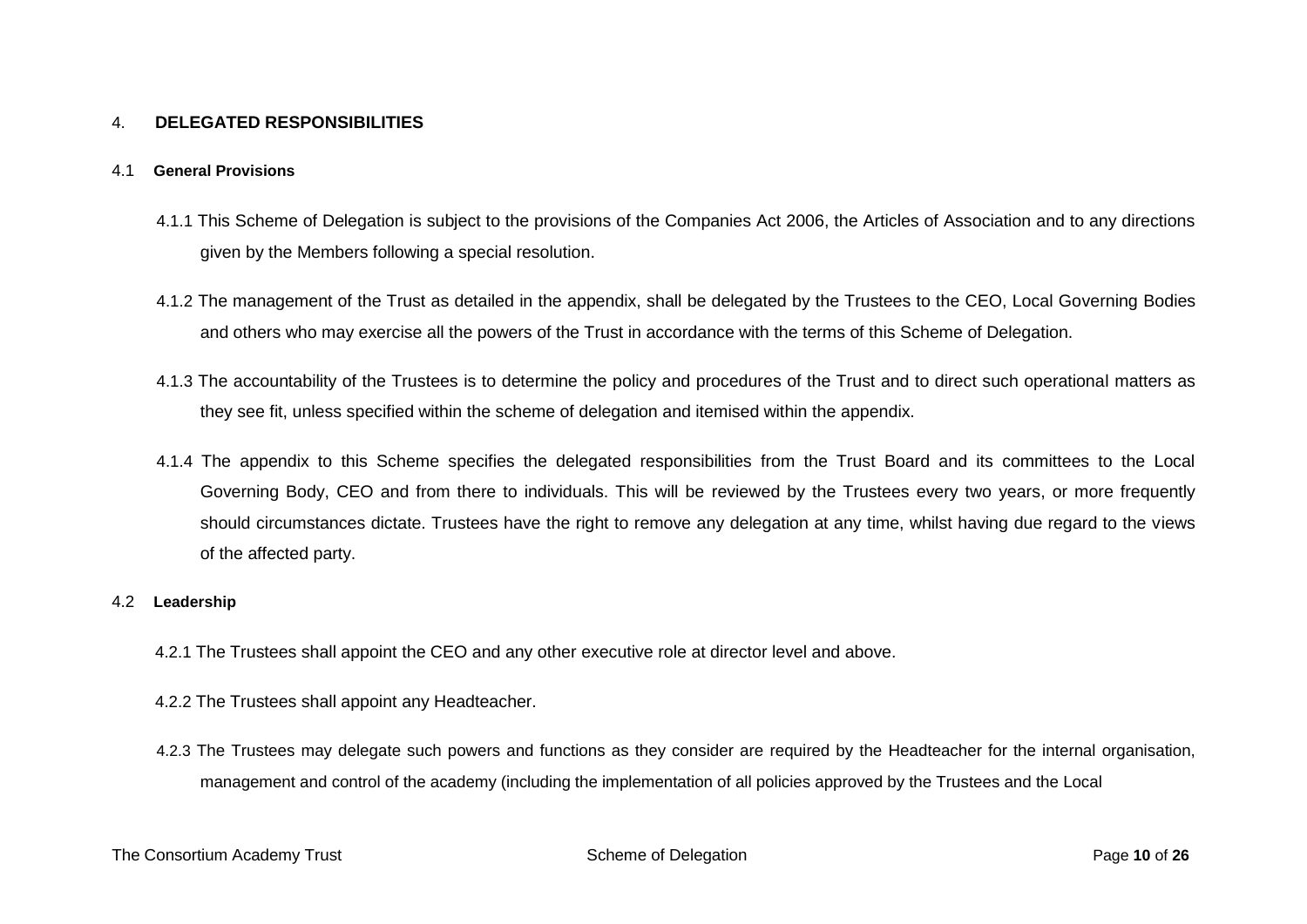Governing Body, the management of staffing, finances and resources and for the direction of the teaching and curriculum at the academy).

#### 4.3 **Provision and Standards**

- 4.3.1 The Local Governing Body shall be responsible for the monitoring and review of the curriculum, within the remit of relevant Trust policy, but shall have regard to any views of the Trustees and CEO.
- 4.3.2 The Local Governing Body shall be responsible for the provision and standards achieved by the academy and the learners attending the academy, as detailed in the appendix, but shall follow advice and recommendations of the Trustees and CEO.
- 4.3.3 The Local Governing Body shall be responsible for the setting and review from time to time of the academy's admissions policy provided that no change will be made to the admissions criteria without the written consent of the Trustees.
- 4.3.4 Any decision to expand the academy shall be that of the Trustees, having regard to the views of the Local Governing Body.

## 4.4 **Extended Schools and Business Activities**

4.4.1 Whilst the undertaking of any activities which would be described as part of the academy's 'extended schools agenda' or any activities designed to generate business income, would be the responsibility of the Local Governing Body, this shall only be undertaken in a manner consistent with any policy set by the Trustees and having regard to the viability of such activities, the impact on the academy's activities and any financial implications, such as the threat of taxation in light of the Trust's charitable objects and any threat to funding provided by the Secretary of State. It should be recognised by the Local Governing Body that all school-based facilities are first and foremost provided for the benefit of the learners in the academy and any funds generated should include a proportion for maintenance and replacement of facilities and resources.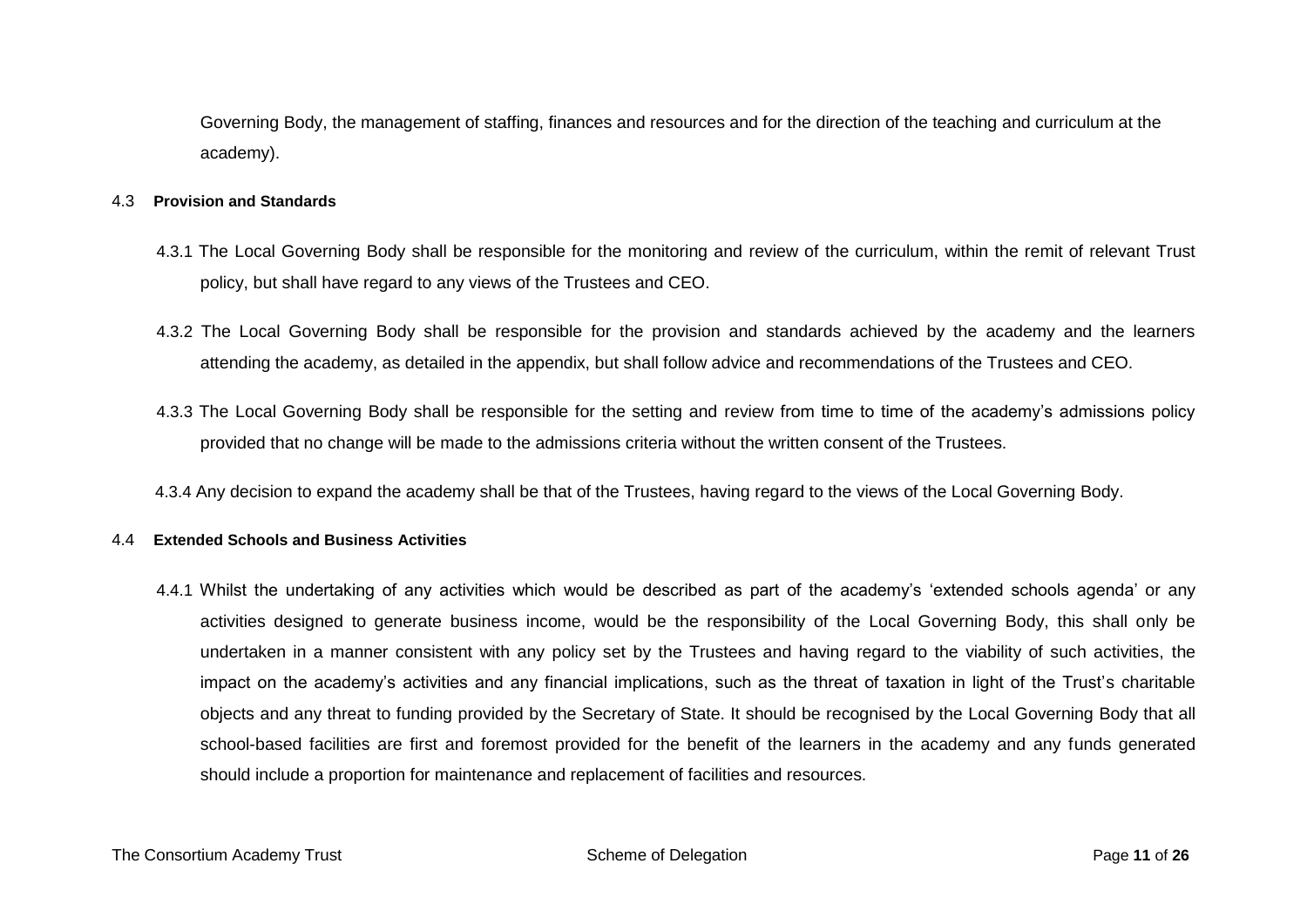# 4.5 **Regulatory Matters**

4.5.1 The responsibility for the satisfaction and observance of all regulatory and legal matters shall be the Trustees' but the Local Governing Body shall do all such things as the Trustees may specify as being necessary to ensure that the Trust is operating in accordance with current legislation and any Codes of Practice issued by Government Departments or any other statutory bodies.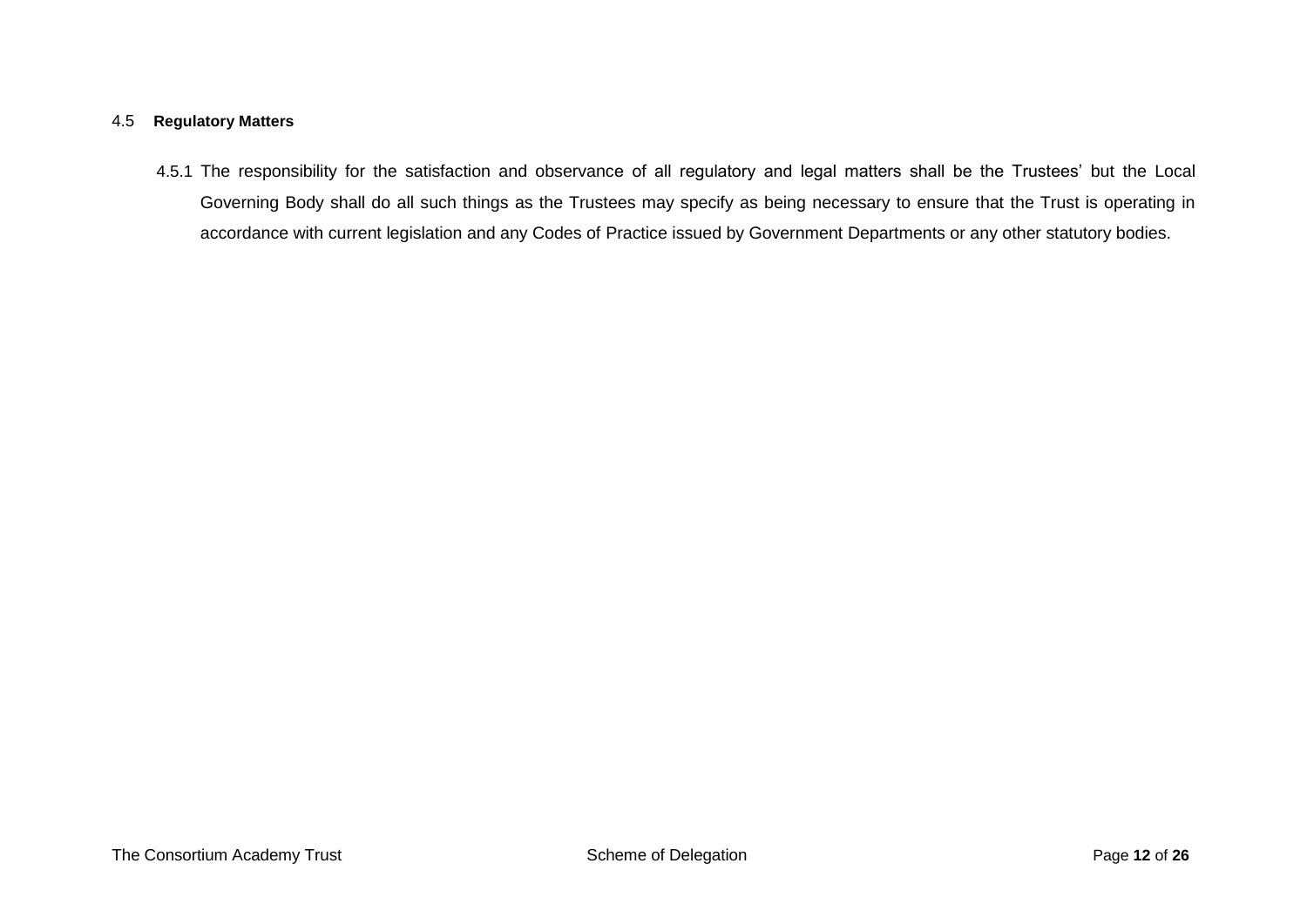# 5. **OPERATIONAL MATTERS**

- 5.1 The Local Governing Body shall comply with the obligations set out in the Terms of Reference of a Local Governing Body which deals with the day to day operation of the Local Governing Body and as set out in the appendix, which details the delegated responsibilities of the Local Governing Body.
- 5.2 The Local Governing Body will adopt and will comply with all Trust-wide policies of the Trustees communicated to the LGB.
- 5.3 The Trustees and governors of the Local Governing Body have a duty to act independently and not as agents of those who may have appointed them and will act in accordance with the Nolan Principles of Public Life namely: selflessness, integrity, objectivity, accountability,
- 5.4 The Local Governing Body will review its policies and practices on a regular basis, having regard to recommendations made by the Trustees, in order to ensure that the governance of the academy is best able to adapt to the changing educational, political and legal environment for the success and sustainability of the academy and the Trust.
- 5.5 The Local Governing Body shall provide such data and information regarding the business of the academy as the Trustees may require from time to time.
- 5.6 The Local Governing Body shall submit to any inspections by the Trustees to assess how well the academy is being managed in light of the additional responsibilities and expectations of schools which are an academy.
- 5.7 The Local Governing Body will undertake an annual review of provisions and standards in order to ensure that the academy meets its agreed targets and shall promptly implement any advice or recommendations made by the Trustees in the event that intervention is either threatened or is carried out by the Secretary of State and the Trustees expressly reserve the right to review or remove any power or responsibility conferred on the Local Governing Body under this Scheme of Delegation in such circumstances.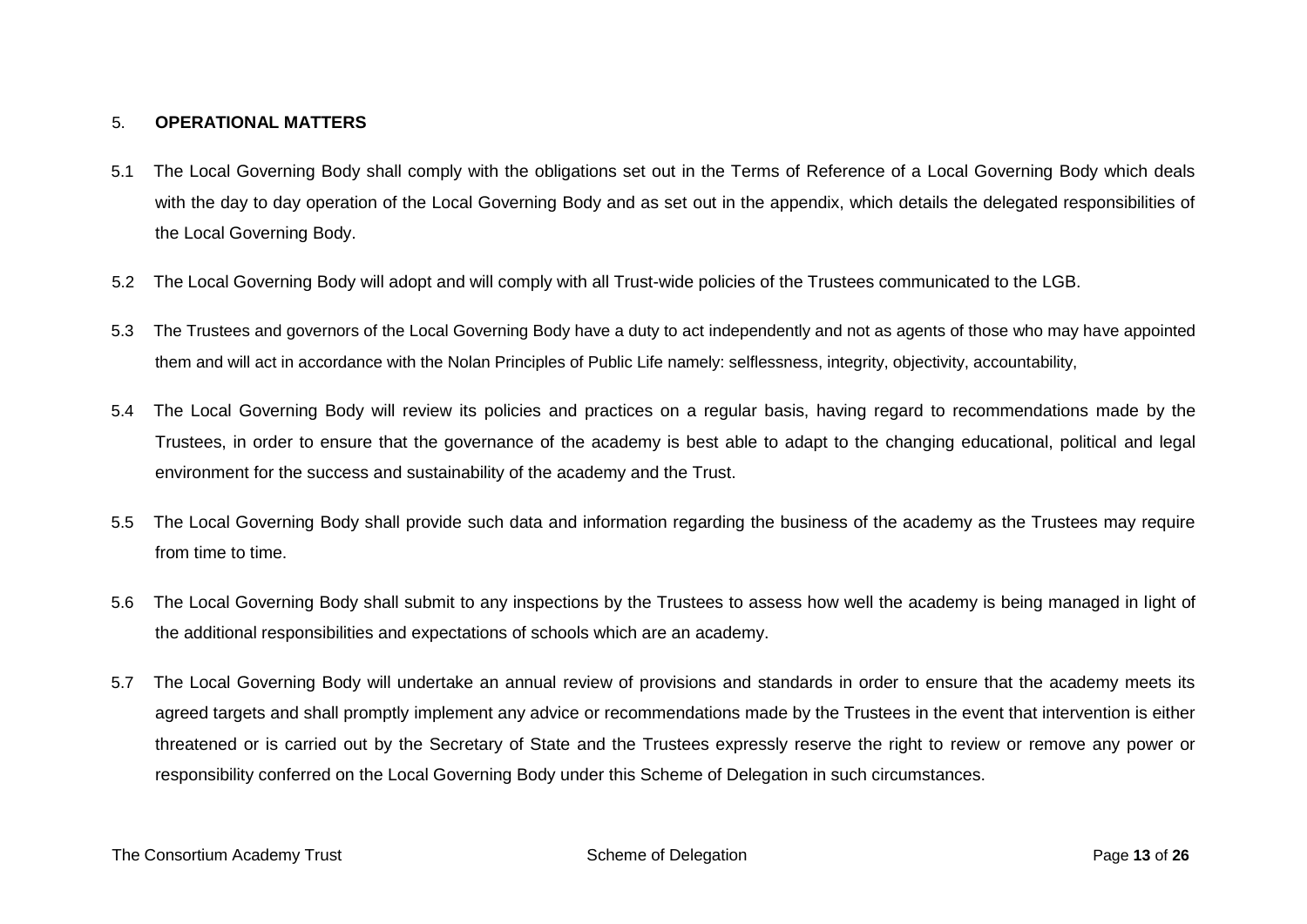# 6. **REVIEW**

- 6.1 This Scheme of Delegation shall operate from the effective date (1 September 2017).
- 6.2 The Trustees will have the absolute discretion to review this Scheme of Delegation at least every 24 months and to alter any provisions of it.
- 6.3 In considering any material changes to this Scheme of Delegation or any framework on which it is based, the Trustees will have regard to and give due consideration to any views of the Local Governing Body.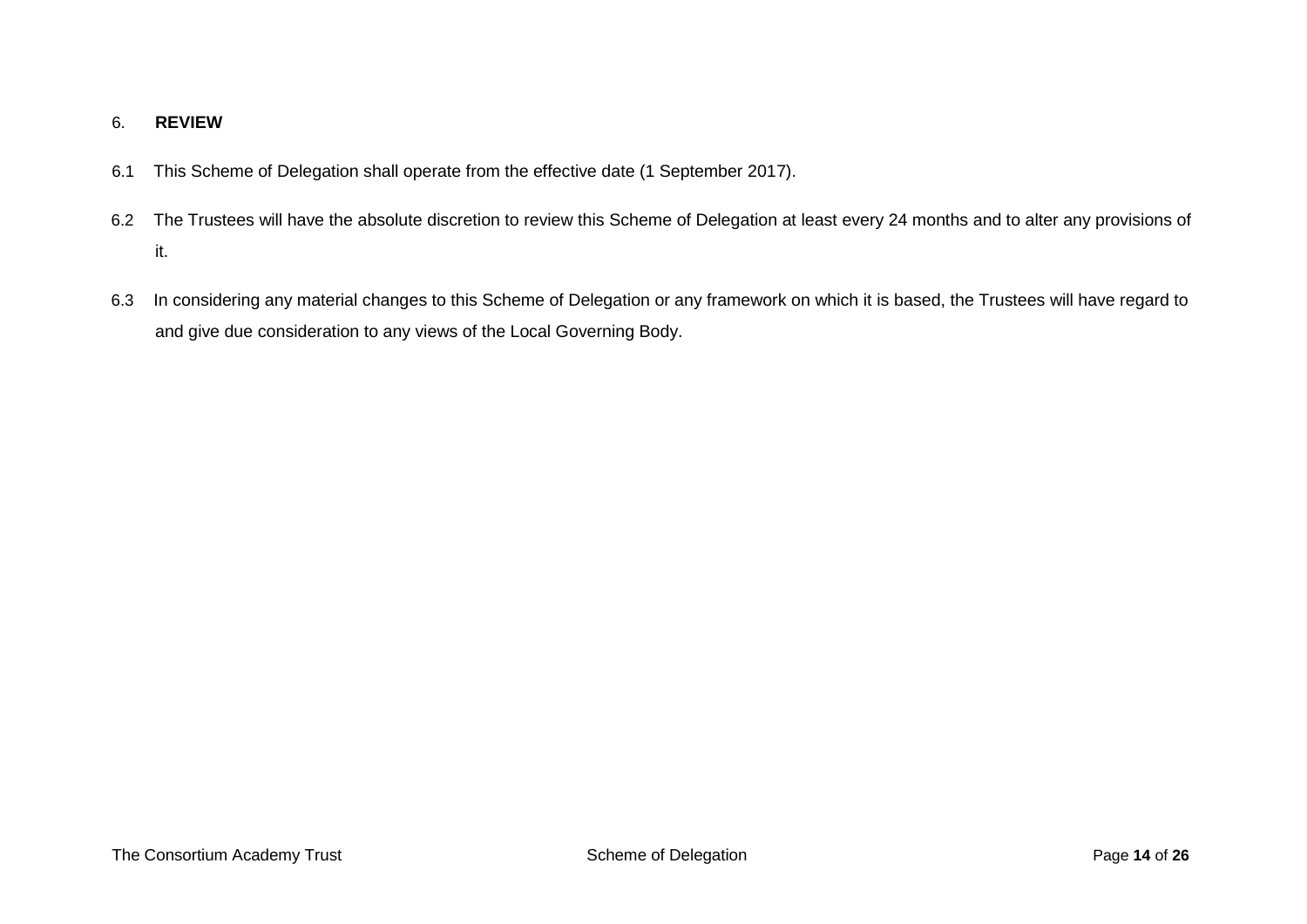# **Appendix The Consortium Academy Trust Delegation Matrix**

The Trust is accountable for all aspects of its work, and in particular for learner outcomes and the appropriate and effective use of its funds.

The table below sets out key roles and decisions within the Trust and where appropriate where the Trust has delegated responsibility, whilst retaining accountability for all elements. The table forms an appendix to the Trust's Scheme of Delegation.

# **Trust-wide actions (1-4)**

|     | <b>Decision / Action</b>                                                  | <b>Responsibility</b> |              |            |            |                   |
|-----|---------------------------------------------------------------------------|-----------------------|--------------|------------|------------|-------------------|
|     | The Trust's Rationale and Purpose                                         | <b>Members</b>        | <b>Trust</b> | <b>CEO</b> | <b>LGB</b> | <b>Academy HT</b> |
| 1.1 | Establish the Trust's vision, aims and values of the Trust                |                       |              |            |            |                   |
| 1.2 | Establish Trust wide Code of Conduct for staff and<br>Governors           |                       |              |            |            |                   |
| 1.3 | Agree the Trust's key priorities and key performance<br>indicators (KPIs) |                       |              |            |            |                   |
| 1.4 | Consider an application for schools wishing to join the<br>Trust          |                       |              |            |            |                   |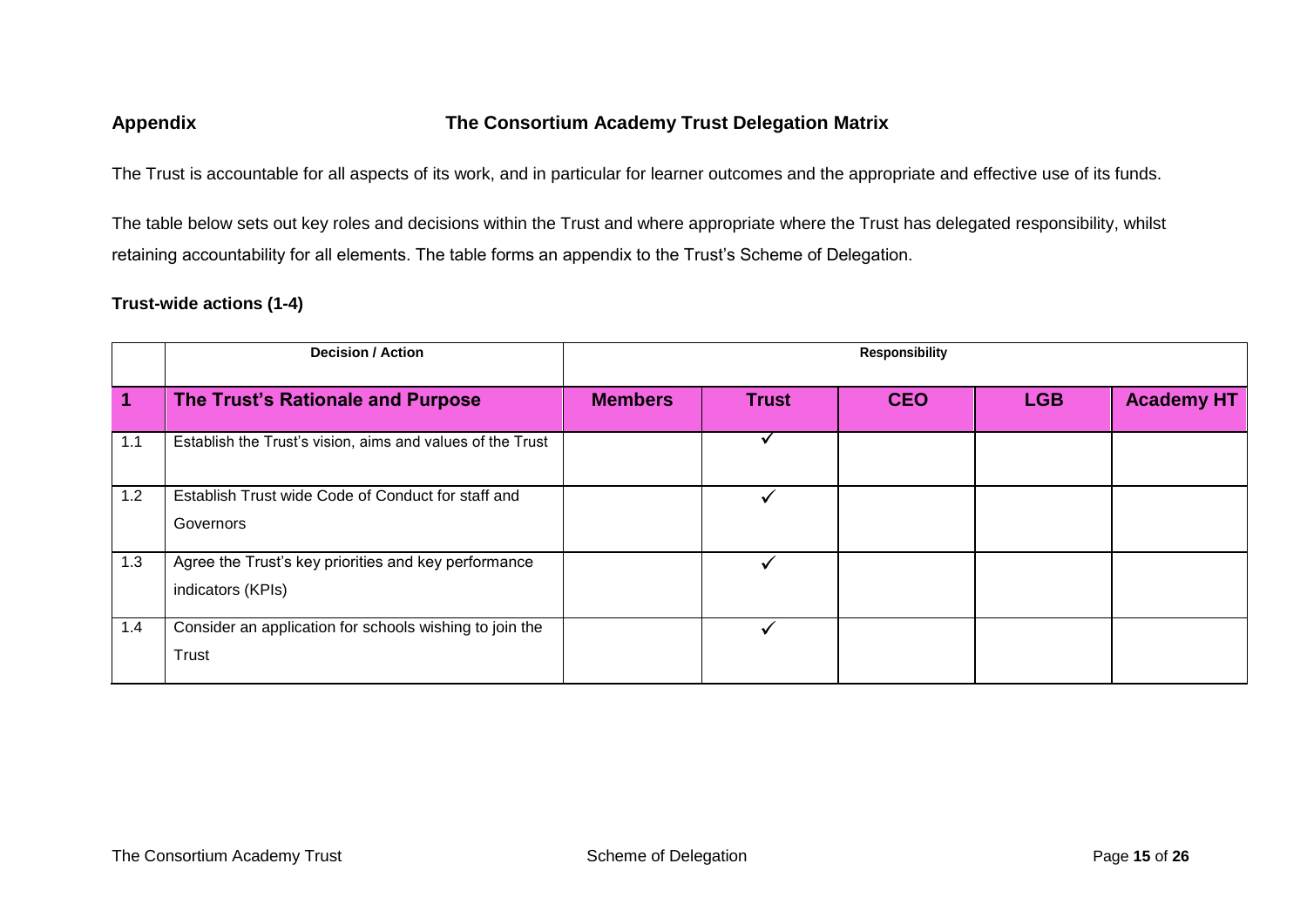|                | <b>Decision / Action</b>                                                          |                |              | <b>Responsibility</b> |            |                   |
|----------------|-----------------------------------------------------------------------------------|----------------|--------------|-----------------------|------------|-------------------|
| 2 <sup>2</sup> | <b>Trust Governance</b>                                                           | <b>Members</b> | <b>Trust</b> | <b>CEO</b>            | <b>LGB</b> | <b>Academy HT</b> |
| 2.1            | Appoint/remove Members                                                            | ✓              |              |                       |            |                   |
| 2.2            | Appoint/remove Trustees                                                           | ✓              |              |                       |            |                   |
| 2.3            | Review and amend Articles of Association                                          |                | ✓            |                       |            |                   |
| 2.4            | Approve amendments to Articles of Association                                     | ✓              |              |                       |            |                   |
| 2.5            | Establish and review annually Governance structure                                |                | ✓            |                       |            |                   |
| 2.6            | Agree annually terms of reference<br>for all<br>Trust<br>Committees               |                | ✓            |                       |            |                   |
| 2.7            | Agree role descriptions for Chair and statutory links                             |                | ✓            |                       |            |                   |
| 2.8            | Appoint/remove Trust Committee Chairs                                             |                | ✓            |                       |            |                   |
| 2.9            | Review Scheme of Delegation                                                       |                | ✓            |                       |            |                   |
| 2.10           | Complete annual skills audit for Trust Board.                                     |                | ✓            |                       |            |                   |
| 2.11           | Complete annual Trust self-assessment of the Trust<br><b>Board and Committees</b> |                | ✓            |                       |            |                   |
| 2.12           | Carry out 360 review of Trust Chair's<br>performance<br>periodically              |                | $\checkmark$ |                       |            |                   |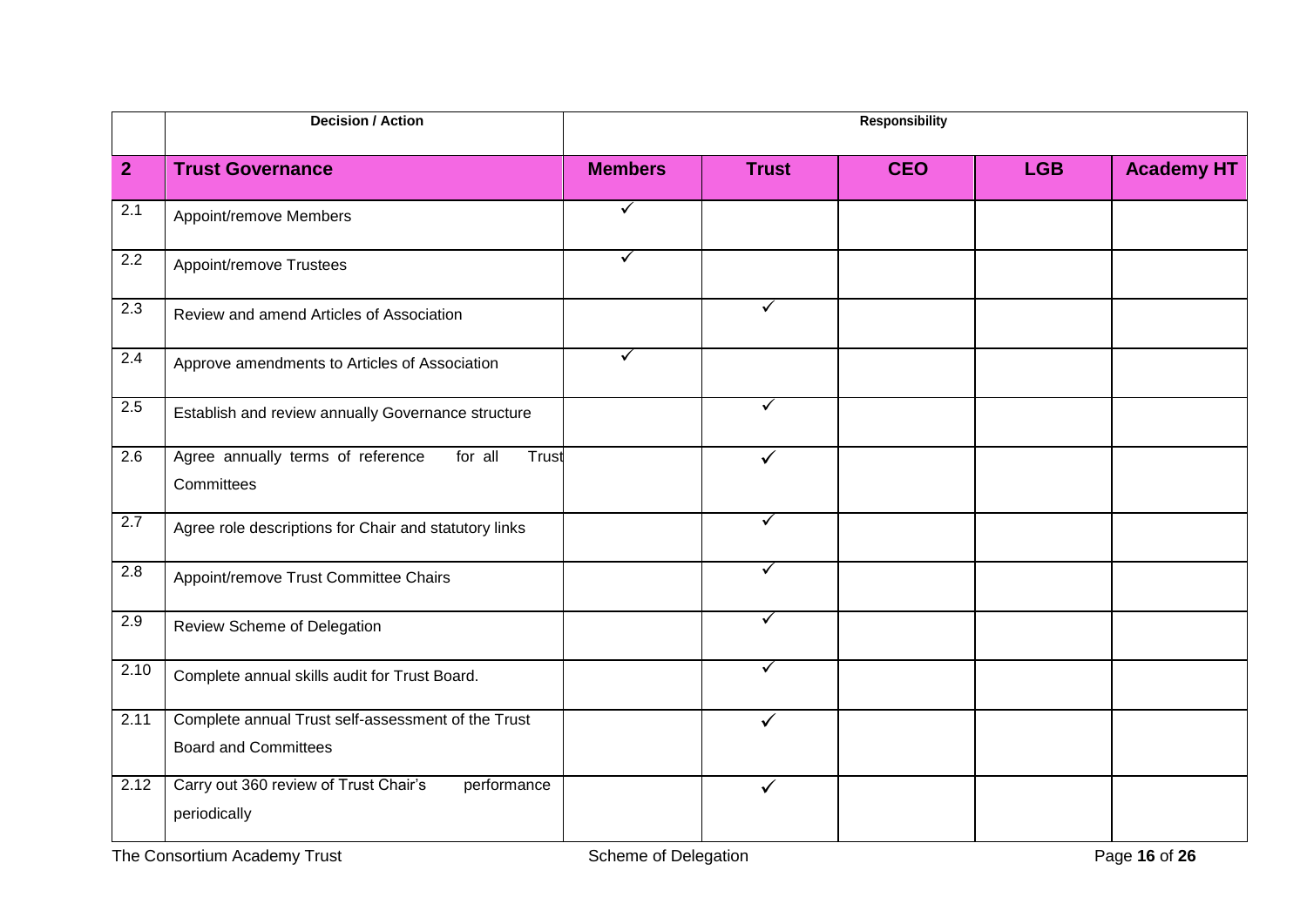|                | <b>Decision / Action</b>                                                                                                                      |                |              | <b>Responsibility</b> |            |                   |
|----------------|-----------------------------------------------------------------------------------------------------------------------------------------------|----------------|--------------|-----------------------|------------|-------------------|
| $\overline{2}$ | <b>Trust Governance</b>                                                                                                                       | <b>Members</b> | <b>Trust</b> | <b>CEO</b>            | <b>LGB</b> | <b>Academy HT</b> |
| 2.13           | Review Trustee/Committee member contribution<br>annually                                                                                      |                | $\checkmark$ |                       |            |                   |
| 2.14           | Co-ordinate annual calendar of meetings<br>for Trust<br>committees                                                                            |                |              | ✓                     |            |                   |
| 2.15           | Agree Trust reporting framework                                                                                                               |                | ✓            |                       |            |                   |
| 2.16           | Ensure required reports are available for all Trust Board<br>and committee meetings                                                           |                |              | ✓                     |            |                   |
| 2.17           | Ensure compliance of Trust website                                                                                                            |                |              | ✓                     |            |                   |
| 2.18           | Establish Admissions Arrangements for the Trust                                                                                               |                | ✓            |                       |            |                   |
| 2.19           | Establish Appeals Policy, procedure and panel                                                                                                 |                | ✓            |                       |            |                   |
| 2.20           | Produce the Annual Report and accounts                                                                                                        |                |              | ✓                     |            |                   |
| 2.21           | Approve the Annual Report and accounts                                                                                                        |                | ✓            |                       |            |                   |
| 2.22           | Receive and publish Annual Report and accounts                                                                                                | $\checkmark$   |              |                       |            |                   |
| 2.23           | Submit signed statement on regularity, propriety and<br>compliance, incorporating<br>governance<br>statement<br>demonstrating value for money |                |              | ✓                     |            |                   |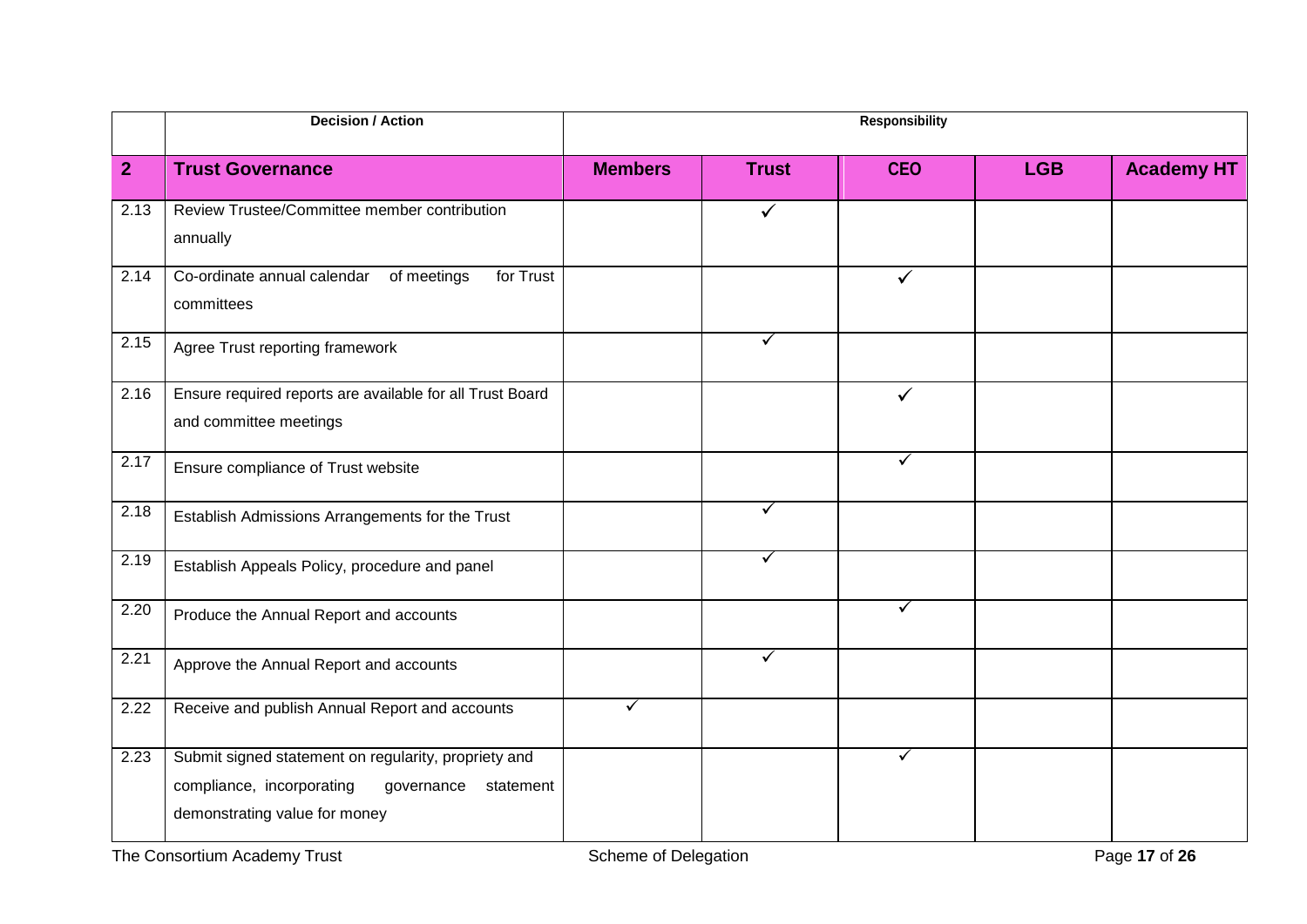|              | <b>Decision / Action</b>                                                                                 | <b>Responsibility</b> |              |            |            |                   |
|--------------|----------------------------------------------------------------------------------------------------------|-----------------------|--------------|------------|------------|-------------------|
| $\mathbf{2}$ | <b>Trust Governance</b>                                                                                  | <b>Members</b>        | <b>Trust</b> | <b>CEO</b> | <b>LGB</b> | <b>Academy HT</b> |
| 2.24         | Ensure compliance with Company and Charity Law                                                           |                       |              |            |            |                   |
| 2.25         | Ensure compliance through effective internal and<br>external audit controls                              |                       |              |            |            |                   |
| 2.26         | Ensure compliance of register of interests for<br>Members/Trustees /Committee members                    |                       |              |            |            |                   |
| 2.27         | Evaluate the academy's impact on progress against<br>targets for all groups of learners in all academies |                       |              |            |            |                   |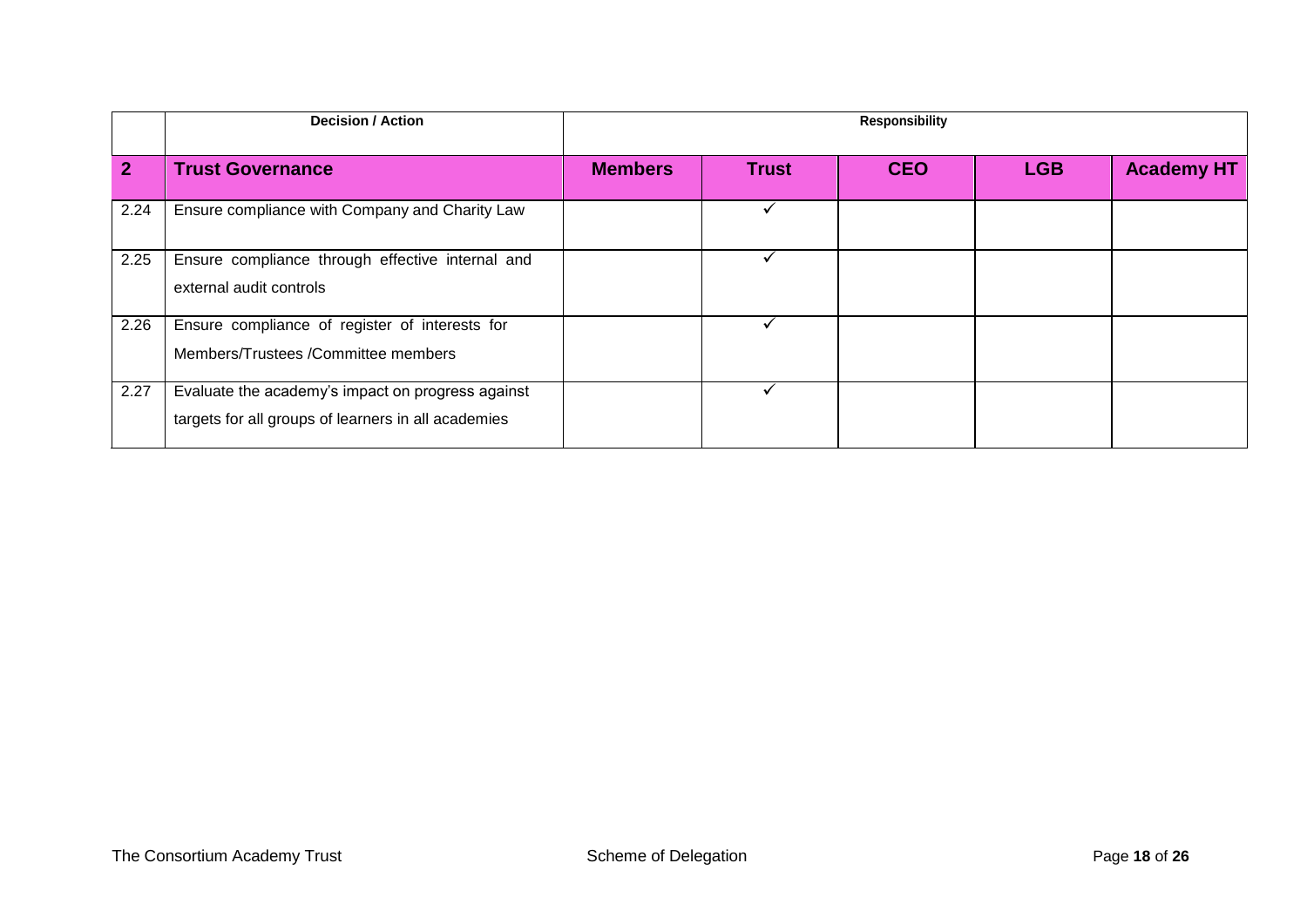|              | <b>Decision / Action</b>                                |                      |              | Delegation   |            |                   |
|--------------|---------------------------------------------------------|----------------------|--------------|--------------|------------|-------------------|
| $\mathbf{3}$ | <b>Provision of Central Services</b>                    | <b>Members</b>       | <b>Trust</b> | <b>CEO</b>   | <b>LGB</b> | <b>Academy HT</b> |
| 3.1          | Identification of services to be procured on behalf of  |                      |              | ✓            |            |                   |
|              | individual academies                                    |                      |              |              |            |                   |
| 3.2          | Centrally procured services procured to secure best     |                      |              | ✓            |            |                   |
|              | value: Identify and agree                               |                      |              |              |            |                   |
| 3.3          | Approve Trust structure within budget                   |                      | $\checkmark$ |              |            |                   |
| 3.4          | Approve Trust appointments at director level and above  |                      | $\checkmark$ |              |            |                   |
| 3.5          | Approve creation of new Trust posts: director level and |                      | $\checkmark$ |              |            |                   |
|              | above                                                   |                      |              |              |            |                   |
| 3.6          | Appointment of all other CST roles                      |                      |              | ✓            |            |                   |
| 3.7          | Appraisal review of Central Services Team. (Chairs of   |                      |              | $\checkmark$ |            |                   |
|              | Committees to be involved in Director appraisals)       |                      |              |              |            |                   |
| 3.8          | Approval of contracts of CST staff, including any major |                      | $\checkmark$ |              |            |                   |
|              | variations to terms and conditions                      |                      |              |              |            |                   |
| 3.9          | Appoint/suspend/remove CEO                              |                      | $\checkmark$ |              |            |                   |
| 3.10         | Performance management of the CEO including pay         |                      | $\checkmark$ |              |            |                   |
|              | progression                                             |                      |              |              |            |                   |
| 3.11         | Ensure all required Trust policies are in place         |                      |              | $\checkmark$ |            |                   |
|              | The Consortium Academy Trust                            | Scheme of Delegation |              |              |            | Page 19 of 26     |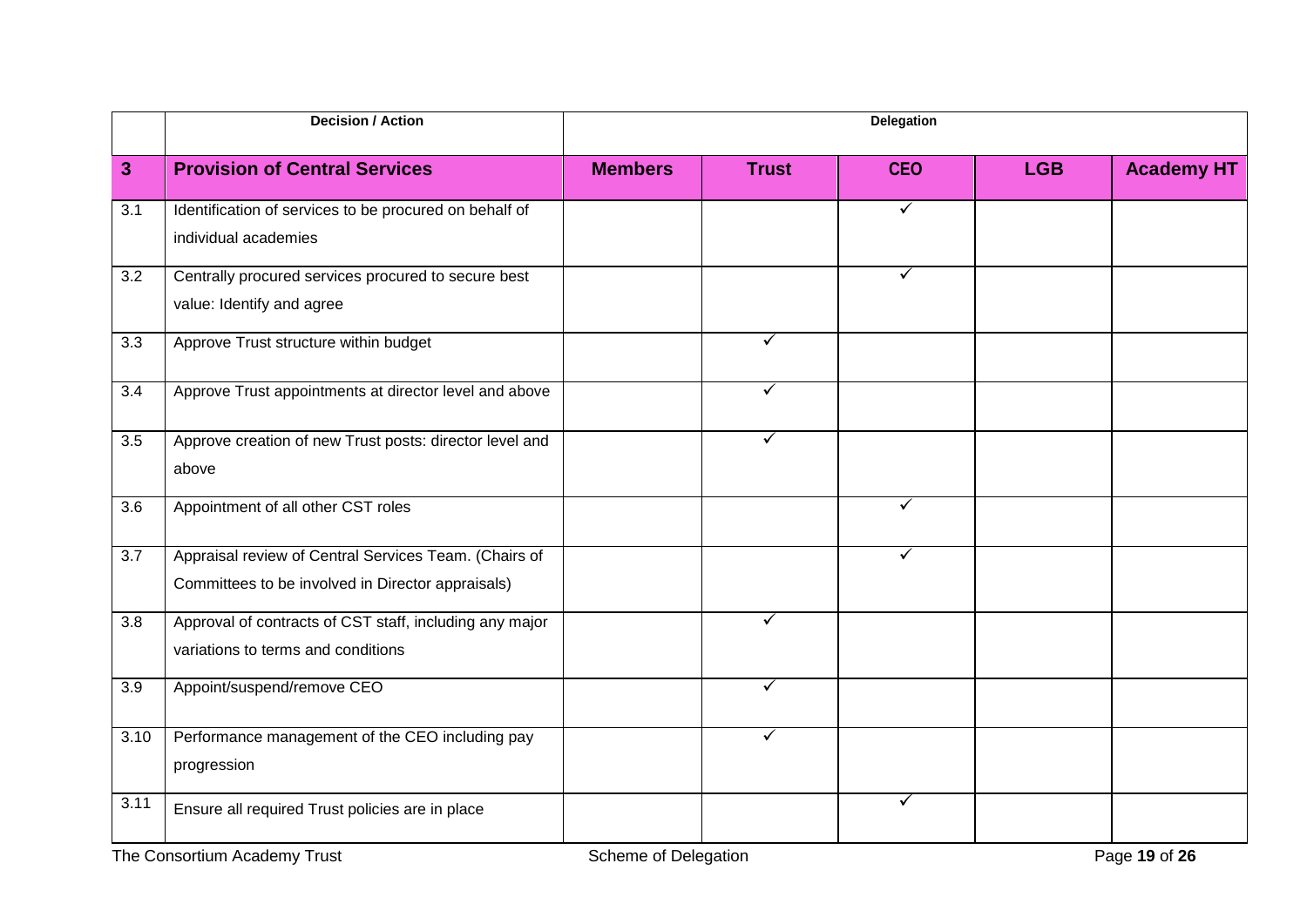|      | <b>Decision / Action</b>                                                                   |                      |              | <b>Responsibility</b> |            |                   |
|------|--------------------------------------------------------------------------------------------|----------------------|--------------|-----------------------|------------|-------------------|
| 4    | The Trust's Management of its Assets                                                       | <b>Members</b>       | <b>Trust</b> | <b>CEO</b>            | <b>LGB</b> | <b>Academy HT</b> |
| 4.1  | Creation and implementation of Strategic Business Plan                                     |                      |              | ✓                     |            |                   |
| 4.2  | Approval and monitoring of Strategic Business Plan                                         |                      | $\checkmark$ |                       |            |                   |
| 4.2  | Management of risk: Maintain and review Risk Register                                      |                      |              | ✓                     |            |                   |
| 4.3  | Review and implement Health and Safety Policy                                              |                      |              | $\checkmark$          |            |                   |
| 4.4  | Approve Estates Vision and Strategy                                                        |                      | $\checkmark$ |                       |            |                   |
| 4.5  | Monitor and evaluate the implementation of the Estates<br>Management Plan                  |                      |              | $\checkmark$          |            |                   |
| 4.6  | Develop and implement Buildings Maintenance Plan<br>including Capital Build where required |                      |              | $\checkmark$          |            |                   |
| 4.7  | Approve Trust's financial policies and procedures                                          |                      | ✓            |                       |            |                   |
| 4.8  | Ensure compliance with all Funding Agreements                                              |                      |              | ✓                     |            |                   |
| 4.9  | Ensure probity in financial procedures and execution                                       |                      |              | ✓                     |            |                   |
| 4.10 | Receive Internal and External auditors' report                                             |                      | $\checkmark$ |                       |            |                   |
| 4.11 | Develop Trust wide procurement strategies and value<br>for money principles                |                      |              | $\checkmark$          |            |                   |
|      | The Consortium Academy Trust                                                               | Scheme of Delegation |              |                       |            | Page 20 of 26     |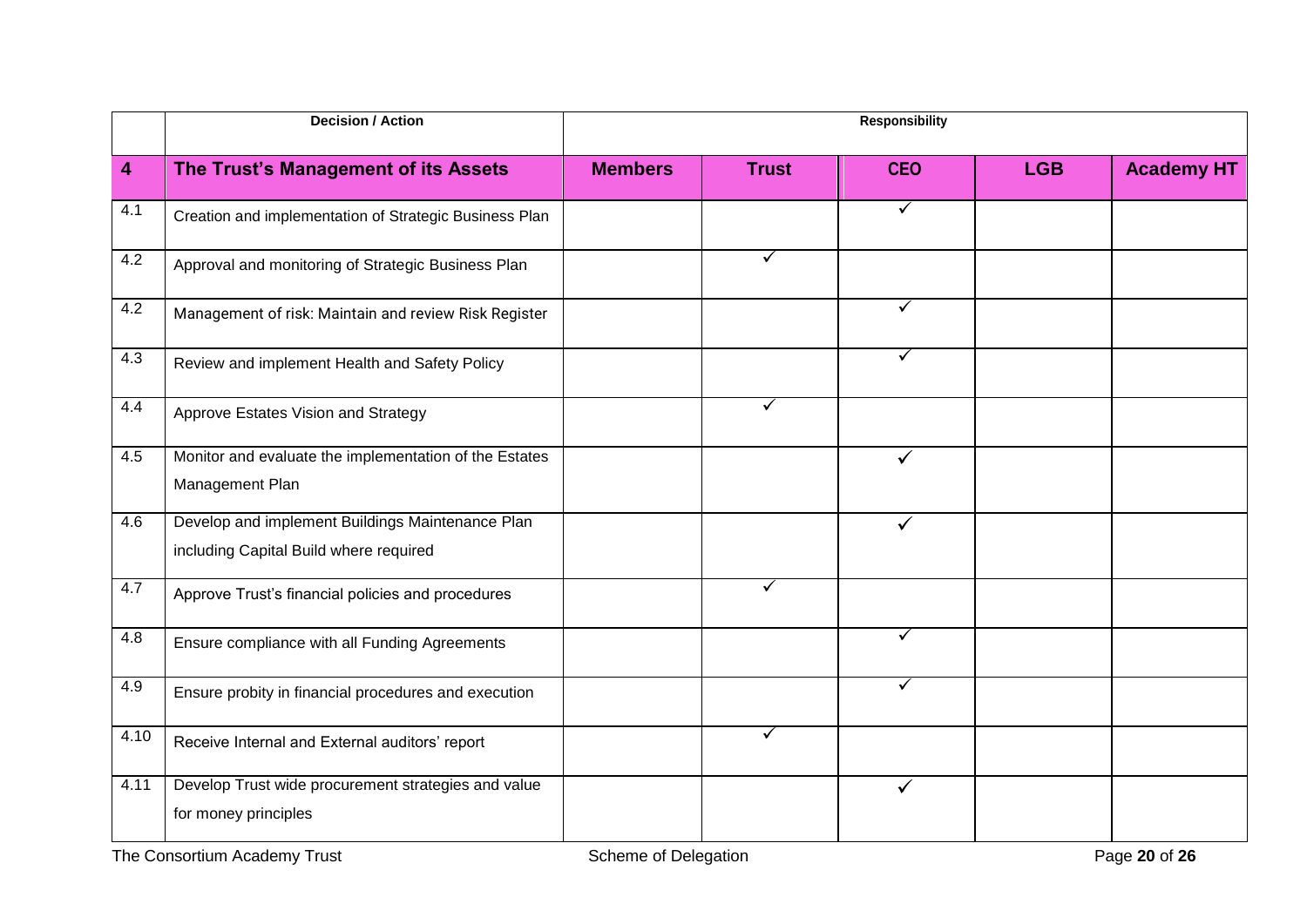# **Academy-level actions (5-8)**

|     | <b>Decision / Action</b>                                                               |                |              | <b>Responsibility</b> |            |                   |
|-----|----------------------------------------------------------------------------------------|----------------|--------------|-----------------------|------------|-------------------|
| 5   | The Trust's Rationale and Purpose                                                      | <b>Members</b> | <b>Trust</b> | <b>CEO</b>            | <b>LGB</b> | <b>Academy HT</b> |
| 5.1 | Implement, monitor and review the mission, ethos and<br>aims of the individual academy |                |              |                       |            |                   |
| 5.2 | Agree the academy's key priorities and key performance<br>indicators (KPIs)            |                |              |                       |            |                   |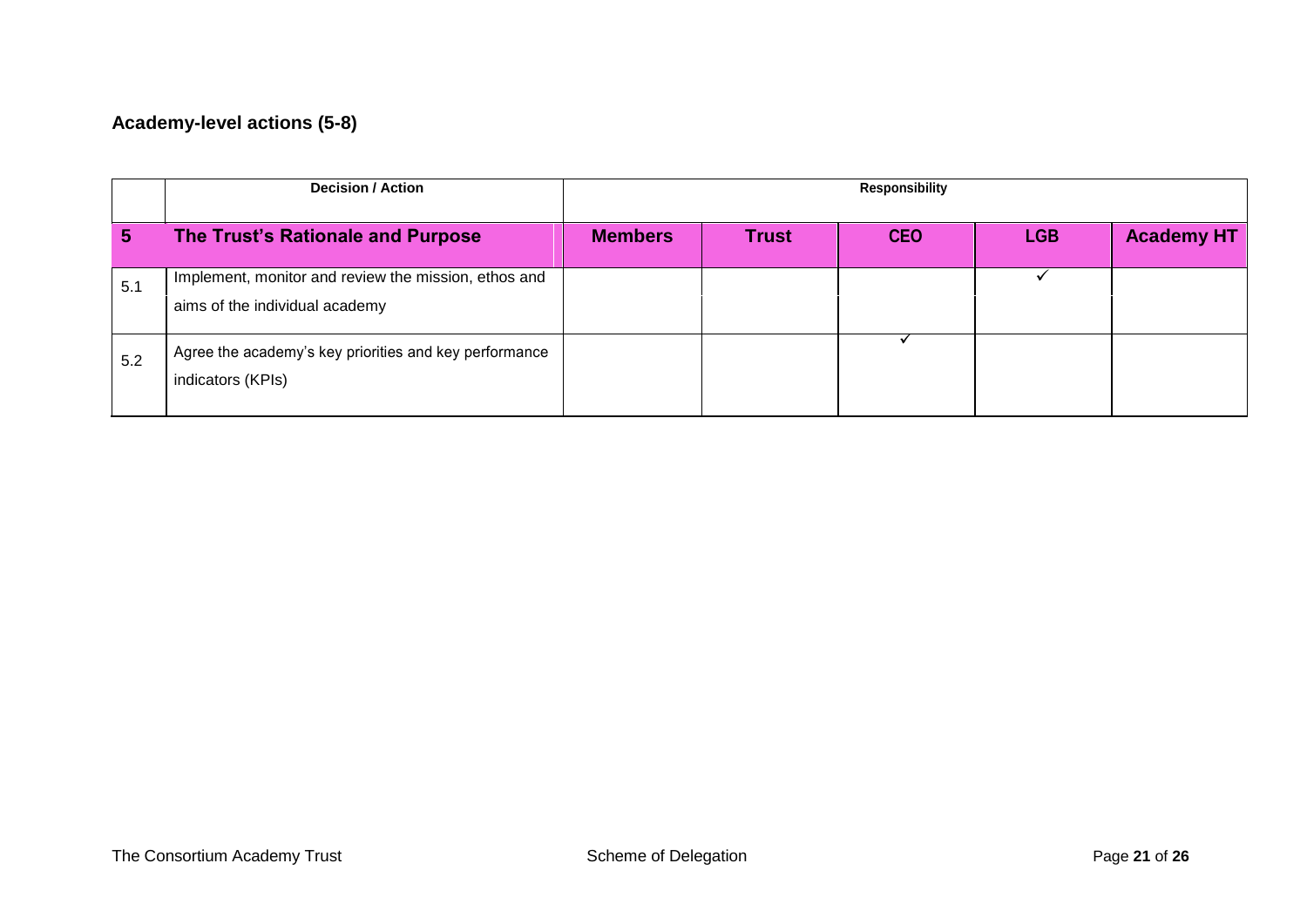|      | <b>Decision/Action</b>                                                |                |              | <b>Responsibility</b> |              |                   |
|------|-----------------------------------------------------------------------|----------------|--------------|-----------------------|--------------|-------------------|
| 6.   | <b>Academy Governance</b>                                             | <b>Members</b> | <b>Trust</b> | <b>CEO</b>            | <b>LGB</b>   | <b>Academy HT</b> |
| 6.1  | Appoint / suspend / remove Local Governing Body<br>Chairs             |                | $\checkmark$ |                       |              |                   |
| 6.2  | Agree and review structure of Local Governing Bodies                  |                | $\checkmark$ |                       |              |                   |
| 6.3  | Complete skills audit for all LGB members.                            |                |              |                       | $\checkmark$ |                   |
| 6.4  | Complete annual (self)-review of Local Governing<br>Body performance  |                |              |                       | ✓            |                   |
| 6.5  | Identify Governor support and CPD requirements                        |                |              |                       | $\checkmark$ |                   |
| 6.6  | Co-ordinate annual calendar of meetings                               |                |              | $\checkmark$          |              |                   |
| 6.7  | Review and agree Local Governing Body procedures<br>and practice      |                | ✓            |                       |              |                   |
| 6.8  | Ensure reports are available for all Local Governing<br>Body meetings |                |              | $\checkmark$          |              |                   |
| 6.9  | Ensure compliance of academy websites                                 |                |              |                       | ✓            |                   |
| 6.10 | Set admission arrangements within agreed Trust<br>parameters          |                |              |                       | $\checkmark$ |                   |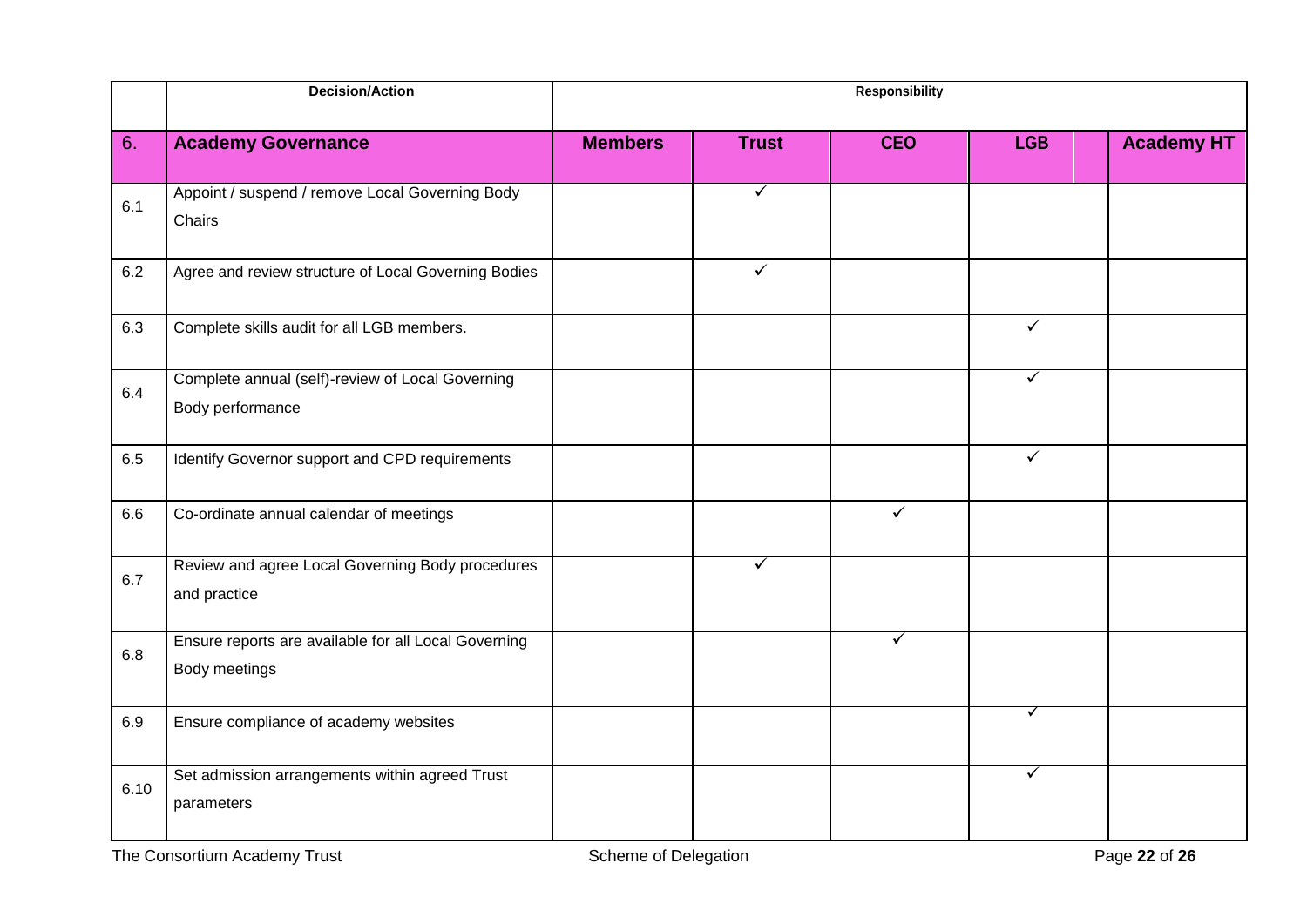|                | <b>Decision/Action</b>                                 | <b>Responsibility</b> |              |              |            |                   |
|----------------|--------------------------------------------------------|-----------------------|--------------|--------------|------------|-------------------|
| $\overline{7}$ | <b>Academy Improvement</b>                             | <b>Members</b>        | <b>Trust</b> | <b>CEO</b>   | <b>LGB</b> | <b>Academy HT</b> |
| 7.1            | Selection and recommendation of academy<br>Headteacher |                       |              | $\checkmark$ |            |                   |
| 7.2            | Appointment or removal of academy Headteacher          |                       | $\checkmark$ |              |            |                   |
| 7.3            | Suspend academy Headteacher                            |                       |              | $\checkmark$ |            |                   |
| 7.4            | Appoint/suspend Leadership Team                        |                       |              |              |            | ✓                 |
| $7.5\,$        | Appoint/suspend / remove academy staff                 |                       |              |              |            | ✓                 |
| 7.6            | Recommend removal of Leadership Team                   |                       |              |              |            | ✓                 |
| 7.7            | Approve removal of Leadership Team                     |                       | $\checkmark$ |              |            |                   |
| 7.8            | Hear appeals regarding restructure / changes in work   |                       | $\checkmark$ |              |            |                   |
| 7.9            | Approve academy Improvement plans                      |                       |              | $\checkmark$ |            |                   |
| 7.10           | Implement and monitor Improvement plan                 |                       |              |              |            | ✓                 |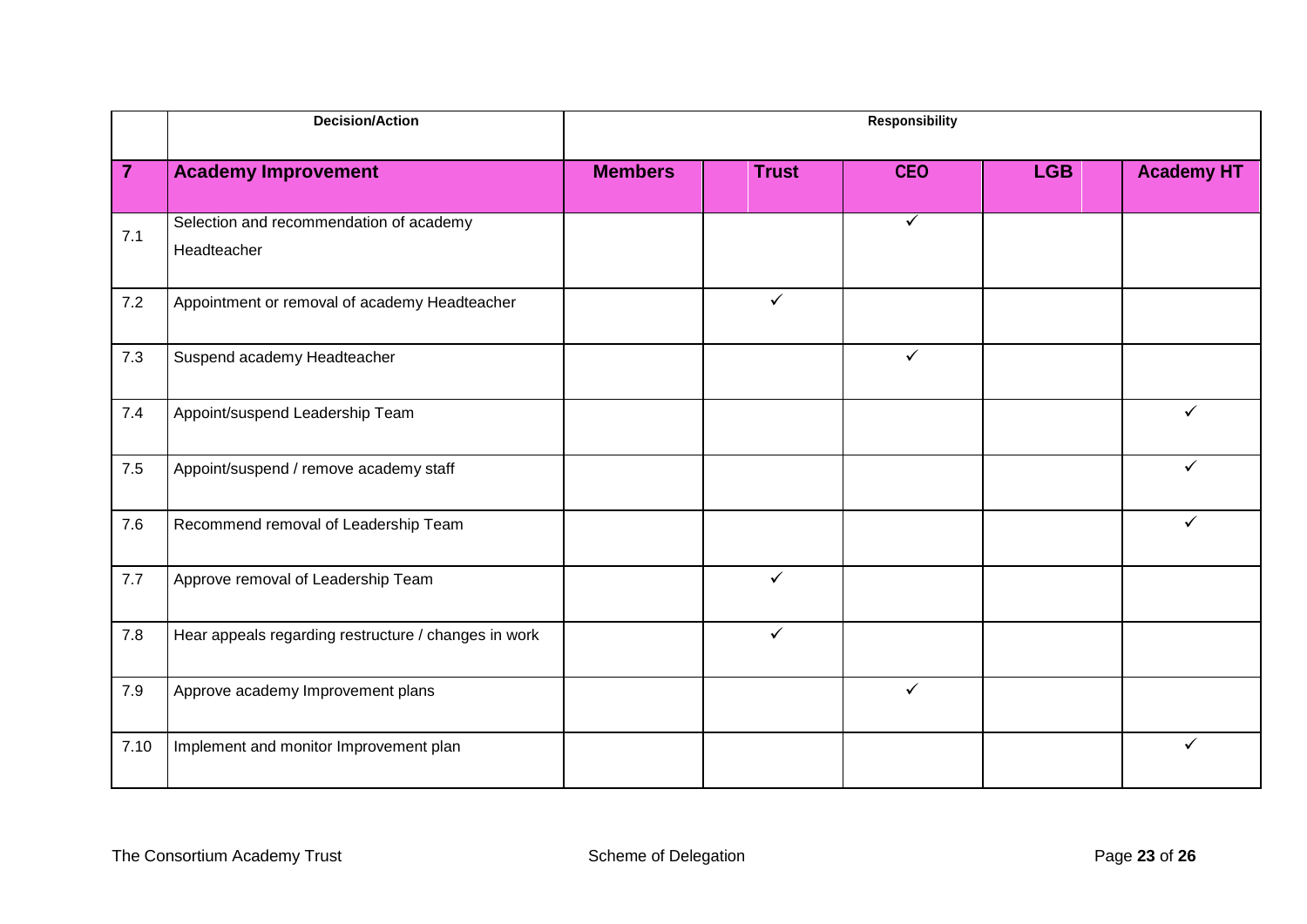|                | <b>Decision/Action</b>                                                         | <b>Responsibility</b> |              |              |              |                   |
|----------------|--------------------------------------------------------------------------------|-----------------------|--------------|--------------|--------------|-------------------|
| $\overline{7}$ | <b>Academy Improvement</b>                                                     | <b>Members</b>        | <b>Trust</b> | <b>CEO</b>   | <b>LGB</b>   | <b>Academy HT</b> |
| 7.11           | Develop and deliver academy curriculum including all<br>statutory requirements |                       |              |              |              | ✓                 |
| 7.12           | Produce academy prospectus                                                     |                       |              |              |              | $\checkmark$      |
| 7.13           | Monitor and improve curriculum and academic<br>outcomes                        |                       |              |              | $\checkmark$ |                   |
| 7.14           | Ensure all policies are in place                                               |                       |              |              |              | $\checkmark$      |
| 7.15           | Approve academy staffing structure within agreed<br>budget                     |                       |              | ✓            |              |                   |
| 7.16           | Approve academy leadership structure within agreed<br>budget                   |                       |              | $\checkmark$ |              |                   |
| 7.17           | Agree and approve term dates, holidays and sessions<br>times                   |                       |              | $\checkmark$ |              |                   |
| 7.18           | Propose targets for learner outcomes                                           |                       |              |              |              | ✓                 |
| 7.19           | Agree targets for learner outcomes                                             |                       |              | $\checkmark$ |              |                   |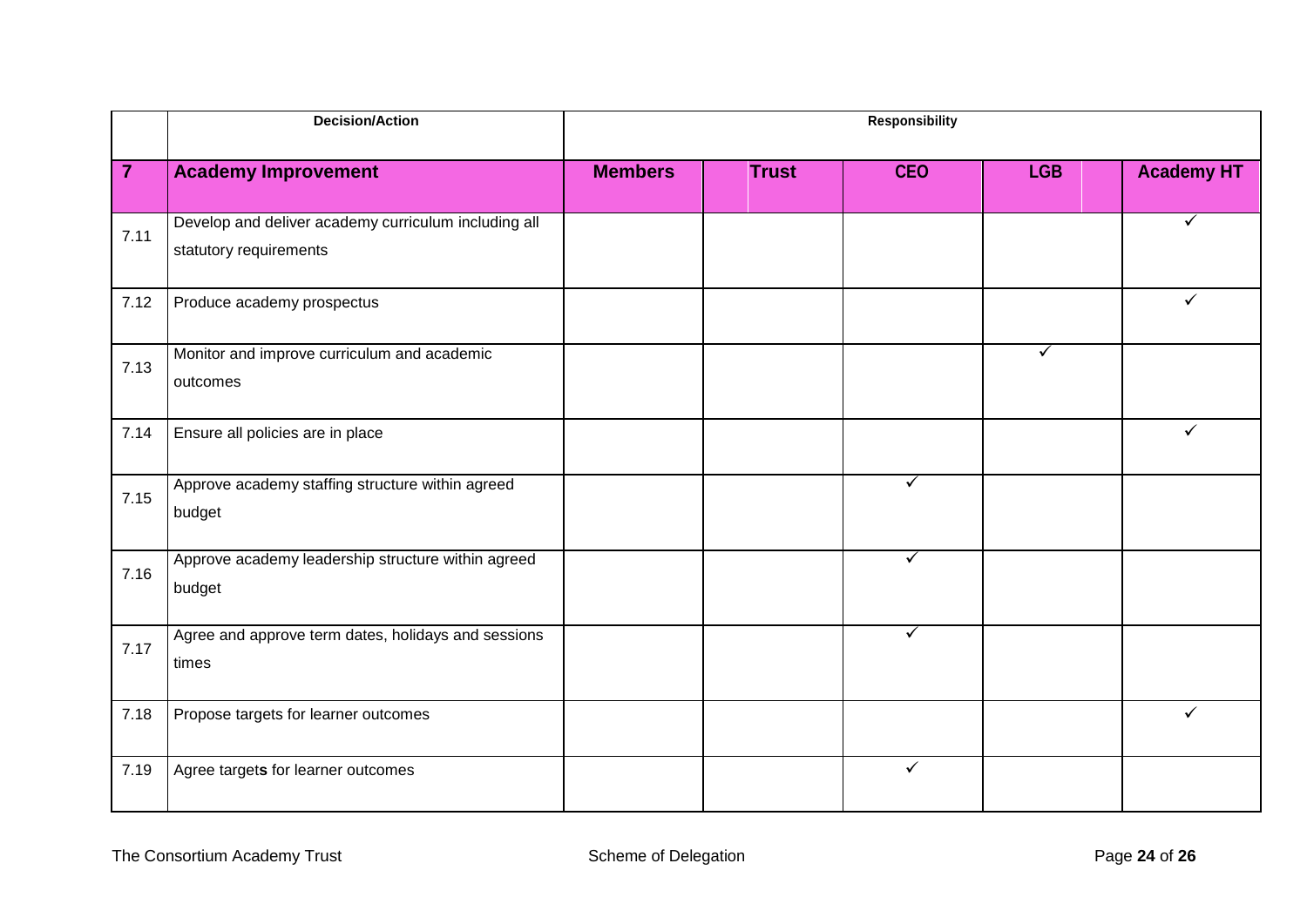| 7.20 | Monitor progress against agreed targets for learner |  |  |  |
|------|-----------------------------------------------------|--|--|--|
|      | outcomes                                            |  |  |  |
|      |                                                     |  |  |  |
| 7.21 | Appraisal of academy Headteacher including pay      |  |  |  |
|      | progression recommendation                          |  |  |  |
|      |                                                     |  |  |  |
| 7.22 | Leadership Team and other staff appraisal procedure |  |  |  |
|      | and pay progression approval                        |  |  |  |
|      |                                                     |  |  |  |